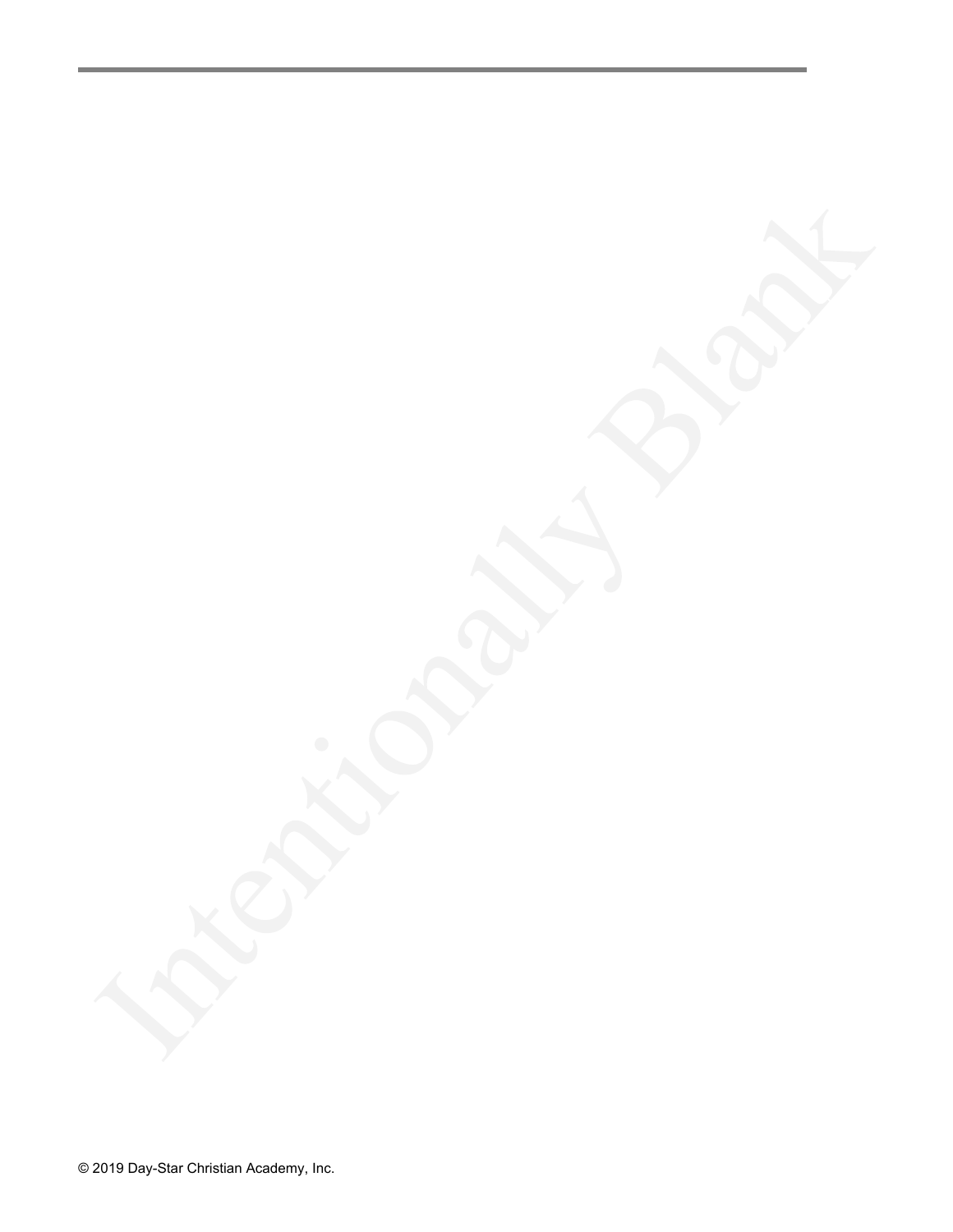

# **Day-Star Christian Academy** FAMILY HANDBOOK

Summer/Fall 2020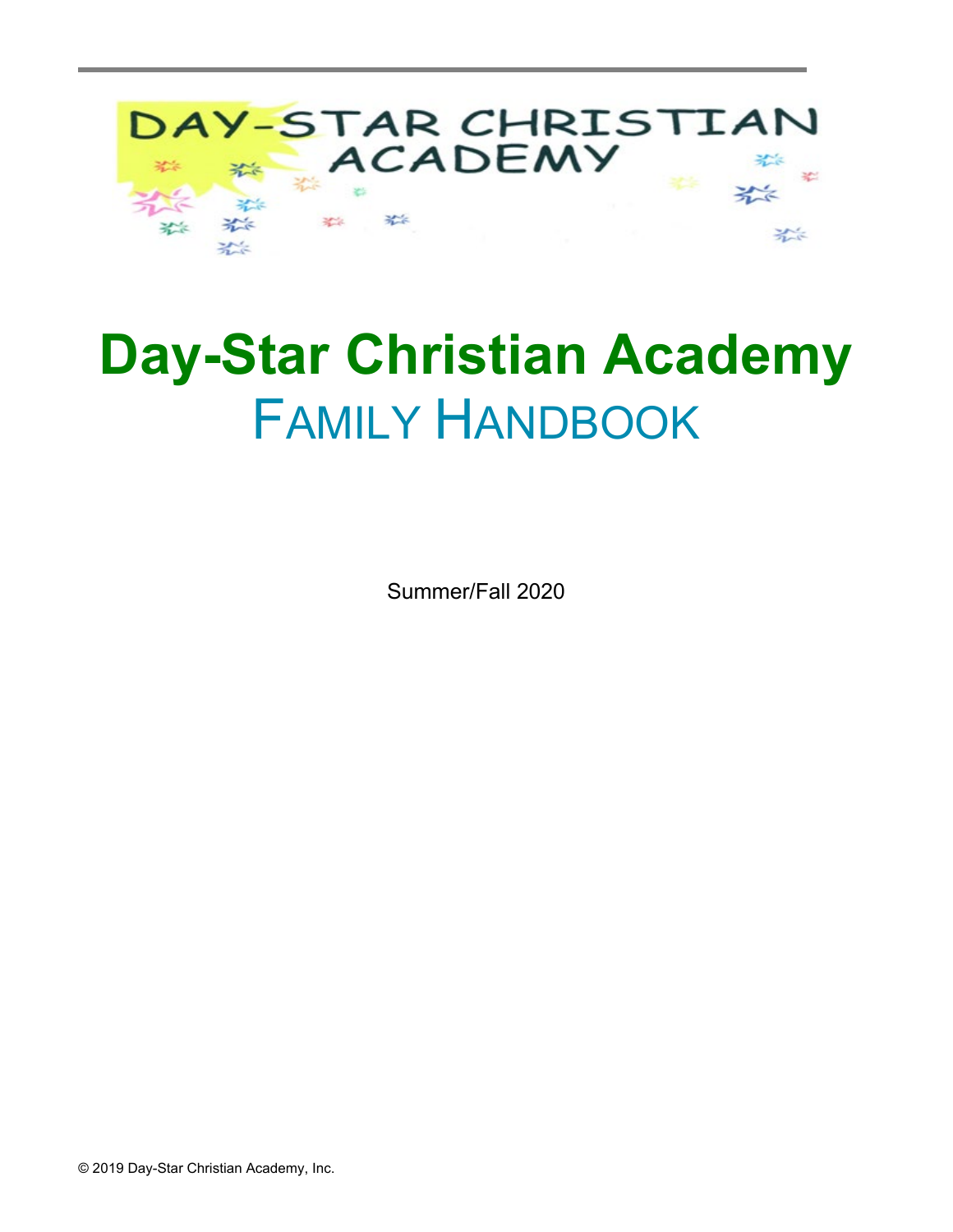## **Day-Star Christian Academy, Inc.**

# **WELCOME**

Dear Family,

Welcome to Day-Star Christian Academy. We are glad to have you aboard. We will make every effort to assure the experience of you and your child is most rewarding by providing you the best service possible in customer service, a clean environment, and a variety of quality educational programs and services.

We share a small but significant amount of your child's life in these critical years of development and we take such a privilege seriously. Our goal is to positively impact your child's life educationally, spiritually, emotionally, and socially so they are provided with a strong foundation for their educational journey. We look forward to working with you and your child to help reach developmental milestones and help them thrive. We strive not only to provide a challenging academic program but a secure, personal environment of care for each child. We hope that we can exceed your expectations and want to take this time to personally welcome you to Day-Star Christian Academy.

Our Family Handbook has been written to describe our program, philosophy, policies, and all the practical details that go into making each day as smooth and successful as possible. Please carefully read this handbook and save it for future reference. The management at Day-Star would be glad to answer any of your questions. Once again, welcome!

Thank you for choosing us. May God bless you and work in you both to will and to do of His good pleasure.

Sincerely,

Project Director Site Director

Mrs. Carolyn Kelly Calista Kelly, PhD Mr. Rasheem Berry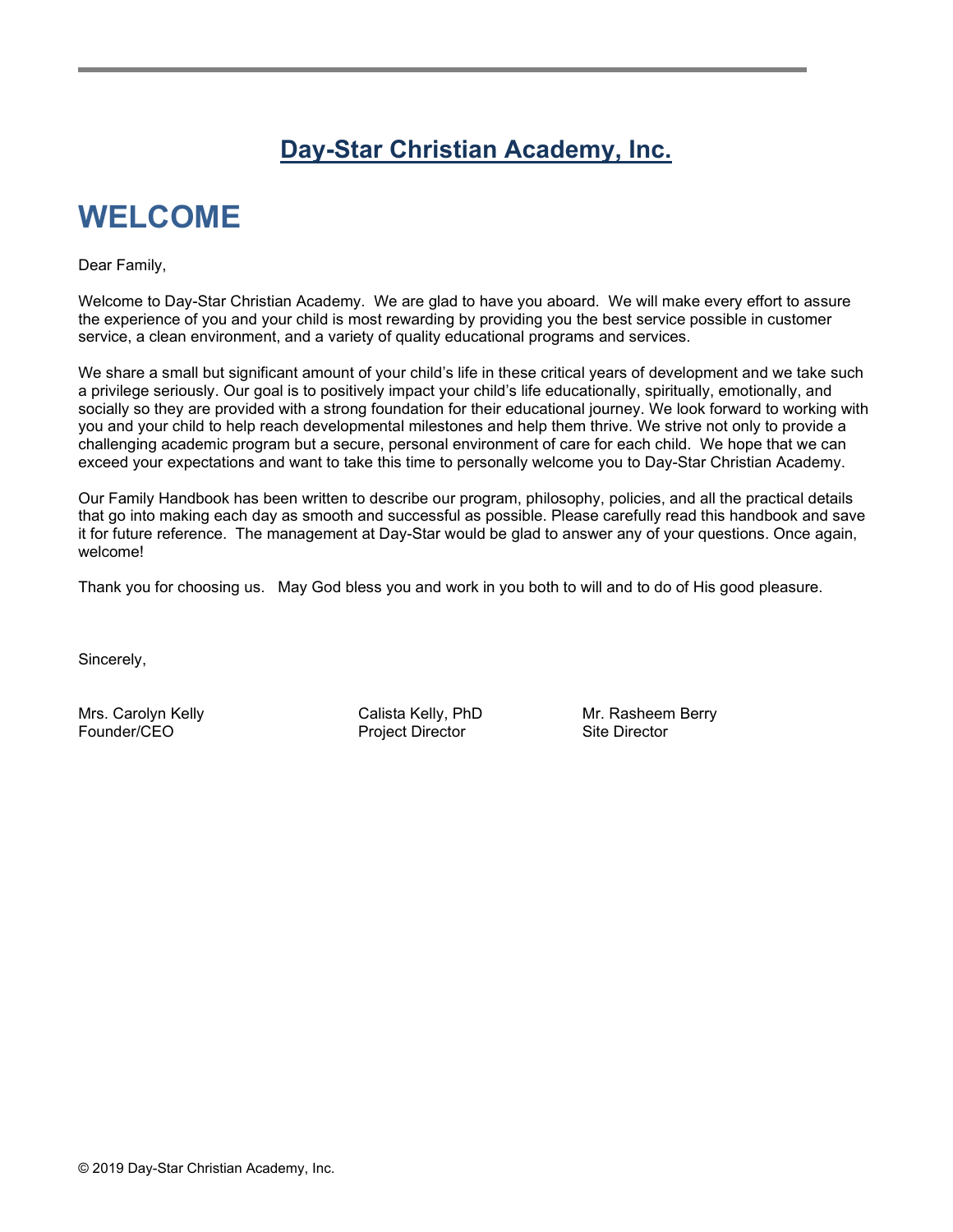## **TABLE OF CONTENTS**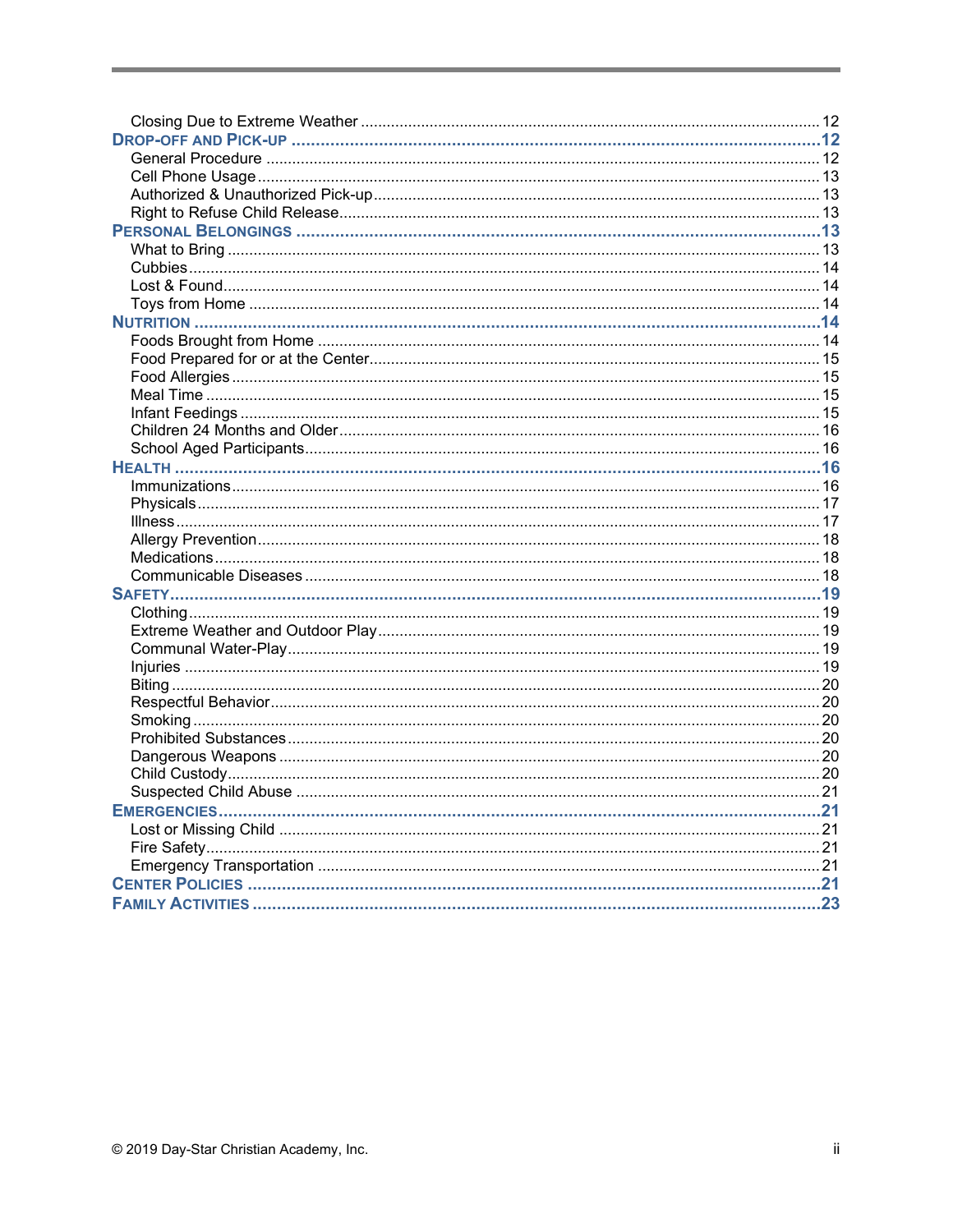## **ABOUT US**

## *Philosophy*

*We believe…* 

- That children are precious and must receive care from adults who are competent and caring--whose values enable them to be excellent role models.
- That children should experience numerous positive learning interactions, leading to an increased sense of competence, self-worth, and independence.
- That children's play and exploration is extremely vital to healthy physical development, acceptable social skills, and cognitive growth.
- That teachers, drawing upon their training and experience, must create an appropriate educational environment which carefully guides children from one developmental level to another.
- That parents significantly contribute to and enhance the quality of care offered at Day-Star Christian Academy.

## *Mission*

The mission of Day-Star Christian Academy is to help your child reach his/her maximum potential in their learning and development. The staff and administration of the Academy carry a professional and positive attitude towards the parent and child. Whether infant, toddler, preschooler, or school age, our curriculum provides lessons that help develop the whole child spiritually, intellectually, physically, and socially.

We believe our educational programs provide a well-balanced approach to success that is fundamentally Christian, constructively disciplined, and structurally sound in a loving environment – vital keys to "Building Children for the 21st Century**.**"

## *Certification*

Licensed (current), *Bright from the Start – Georgia Department of Early Care and Learning*

Quality Rated (expires Jan. 2022), *Bright from the Start – Georgia Department of Early Care and Learning*

## *Definition of Family*

In this handbook we refer to family as the parent (biological, non-biological, or adopted), legal guardian, sponsor or anyone else who provides for the well-being, best-interest and responsibility of the child in our care.

## *Hours of Operation*

Childcare services are provided from 6:30 am to 6:30 pm Monday through Friday.

The center is closed on weekends and most national holidays. See "Holidays" section to learn more about what holidays the center is closed.

**For non-GA Pre-K children only, the cutoff drop-off time is 12:00 pm for. Non-GA Pre-K children will not be permitted after 12:00 p.m.**

**For GA Pre-K only, the cutoff time is 8:15 a.m. GA Pre-K children will not be permitted after 8:15 am unless they have a doctor's note.**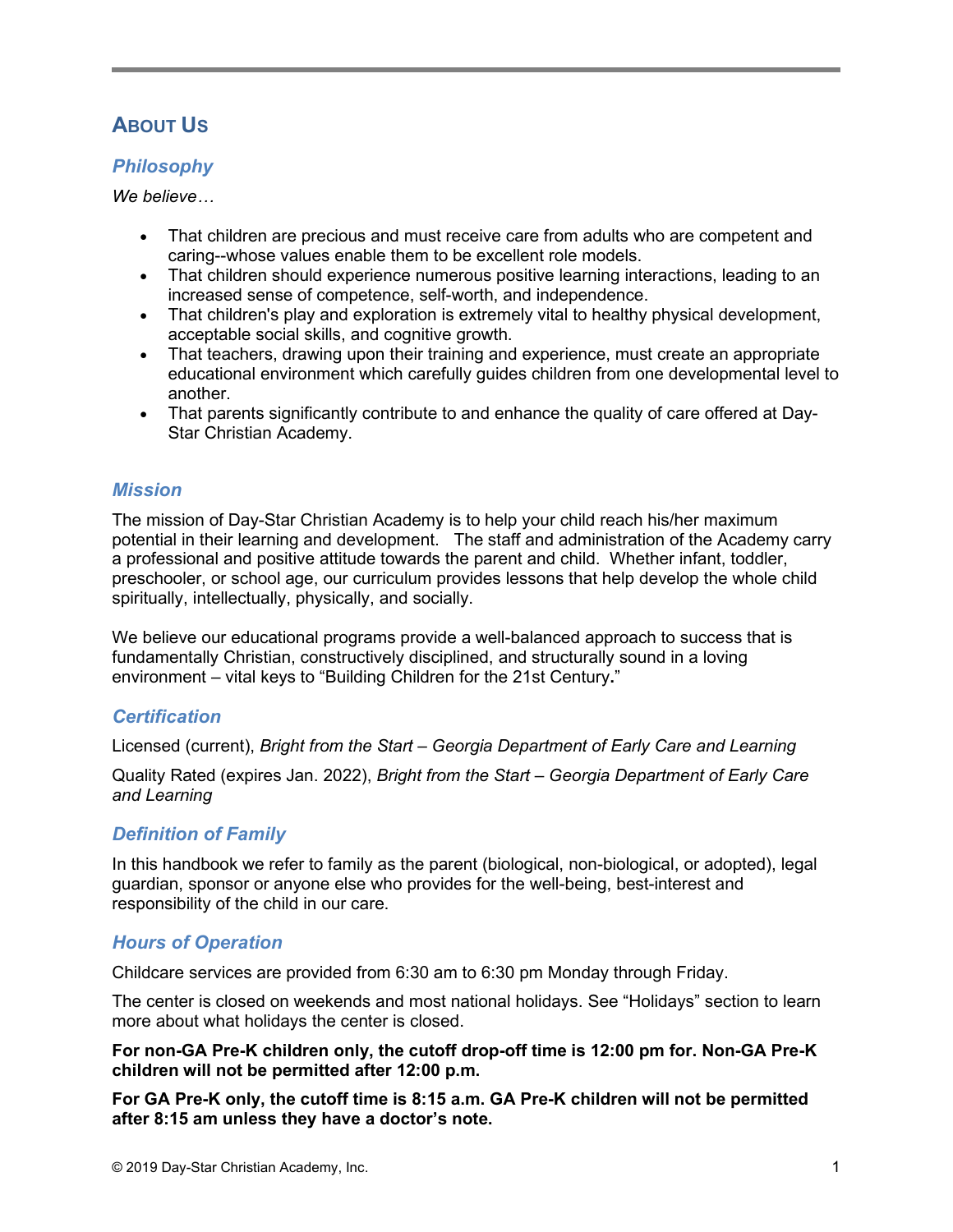## *Holidays*

We are closed for the following holidays: Christmas Day & Day After Christmas Eve Columbus Day Independence Day (Fourth of July) Labor Day Memorial Day MLK, Jr. Day New Year's Day New Year's Eve President's Day Thanksgiving Day & Day After

There will be early closings on Thanksgiving eve (the day before Thanksgiving) where the center will close at 3:00 pm. and at the end of the GA Pre-K school year for commencement activities (date/time TBA).

## *Admission & Enrollment*

A completed enrollment application with all required supporting documents must be submitted for each child enrolled and the enrollment fee and first week's tuition payment paid prior to your child's first day of attendance.

#### **An enrollment fee of \$25.00 is due at the time of enrollment. This fee is non-refundable.**

Based on the availability and openings, our facility admits children from 6 weeks to 12 years of age.

Our process for introducing children to our program is providing a tour of the facility and classroom for the family and introducing the child's teacher to him or her prior to their first day. Parents are allowed to stay briefly with their child (no more than 30 minutes) to soothe him or her on the first day if the child experiences detachment anxiety.

The individual(s) who newly enrolled a child must complete a New Parent orientation upon enrollment.

**While we are a faith-based organization, children are admitted without regard to race culture, sex, religion, national origin, or disability. We do not discriminate on the basis of special needs as long as a safe, supportive environment can be provided (see our "Inclusion" section).** 

## *Inclusion*

**Day-Star Christian Academy** believes that children of all ability levels are entitled to the same opportunities for participation, acceptance and belonging in childcare. We will make every reasonable accommodation to encourage full and active participation of all children in our program based on his/her individual capabilities and needs.

An inclusive environment that accommodates children of different ability levels is important to us. In addition to requiring staff to complete professional development around inclusive classrooms, all instructional activities are designed to be developmentally appropriate and inclusive. If your child has an IEP/ISP and is already working with a specialist, we allow them to come to our center to work with your child. We also work with partner organizations to help test and/or identify developmental differences. A copy of your child's IEP/ISP will need to be provided and kept on file.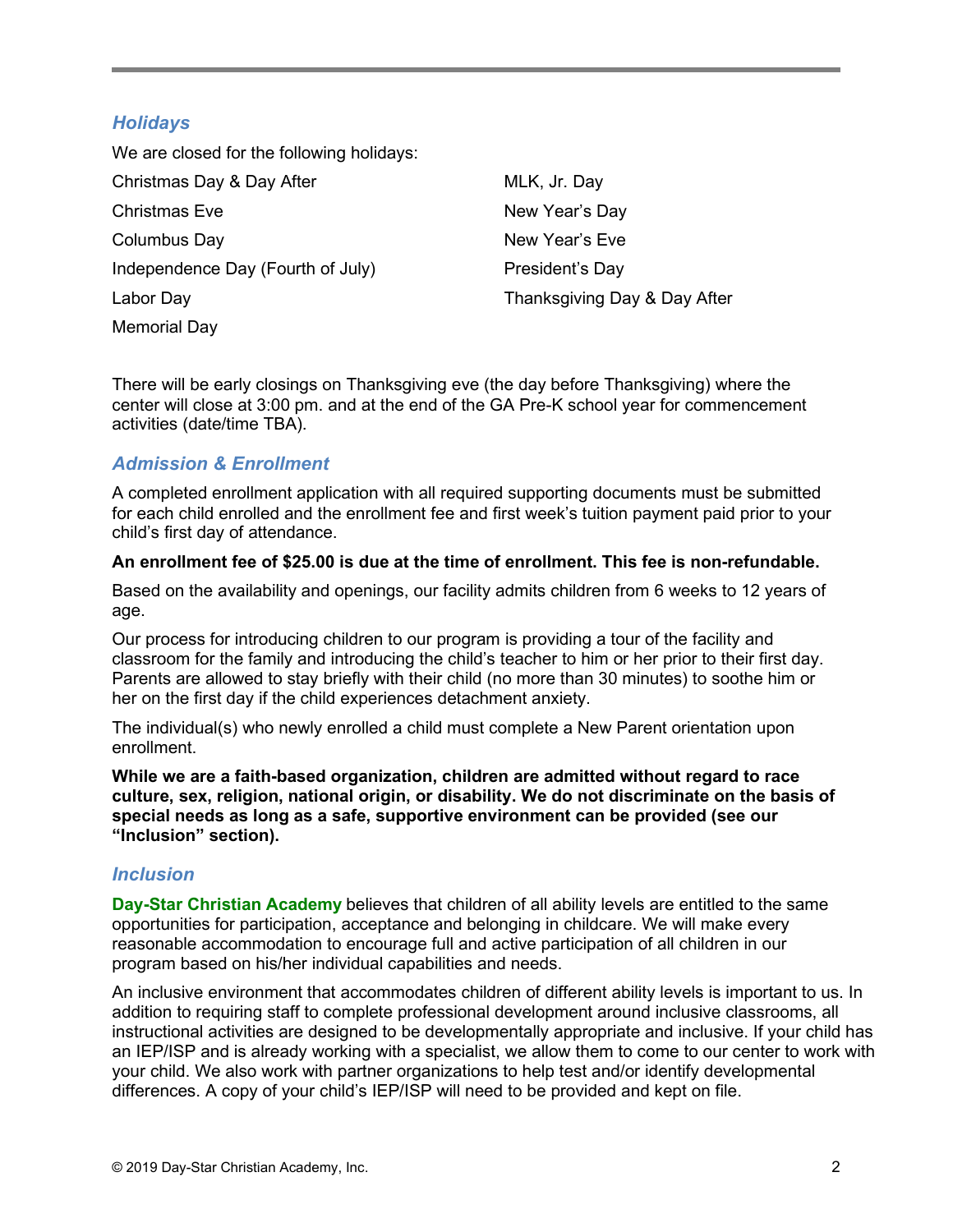#### *Non-Discrimination*

At **Day-Star Christian Academy** equal educational opportunities are available for all children, without regard to race, color, creed, national origin, gender, age, ethnicity, religion, disability, or parent/provider political beliefs, marital status, sexual orientation or special needs, or any other consideration made unlawful by federal, state or local laws. Educational programs are designed to meet the varying needs of all students.

#### *Family Activities*

Each family is a child's first teacher. We value families as partners in the growth and development of children in our program. We encourage parents and other family members to be involved at the center by providing parents with several activities throughout the year to participate in. We also encourage active volunteering in and out of your child's classroom, participating in Day-Star sponsored events, and providing feedback on the program. We offer a variety of ways in which families can participate in helping us establish and reach our program goals.

Please see the list of Family Activities at the end of this handbook.

#### *Confidentiality*

We respect our families' right to the privacy of their personal information. Therefore, we will never share, sell, or release any information personally tied to you or your child with the exception of that required by our regulatory and partnering agencies. However, we will make every effort to inform you when such information is requested by an agency. An in-person and written consent must be requested by the primary caregiver to provide an authorized person to obtain a child's personal information. All records concerning children at our program are confidential.

#### *Staff Qualifications*

Our teaching staff is hired in compliance with the state requirements and qualifications as a base minimum. Typical staff certifications are as follows:

| <b>Position Title</b> | <b>Education/Certification</b>     | <b>Experience</b> |
|-----------------------|------------------------------------|-------------------|
| Lead Teacher          | At least Associate Degree in Early | 1 year            |
|                       | <b>Childhood Education</b>         |                   |
| Teacher               | <b>Child Development Associate</b> | 6 months          |
| Assistant/Aide        | Credential                         |                   |

Caregivers participate in orientation and ongoing training in the areas of child growth and development, healthy and safe environments, developmentally appropriate practices, guidance, family relationships, cultural and individual diversity, and professionalism.

We strongly discourage families from entering into employment arrangements with staff (i.e. babysitting). Any arrangement between families and our caregivers outside the programs and services we offer is a private matter, not connected or sanctioned by Day-Star Christian Academy. *Such an arrangement could result in the termination of the staff member.*

#### *Child to Staff Ratios*

Children are supervised at all times. All caregivers receive scheduled breaks which reduce fatigue and help to ensure alertness.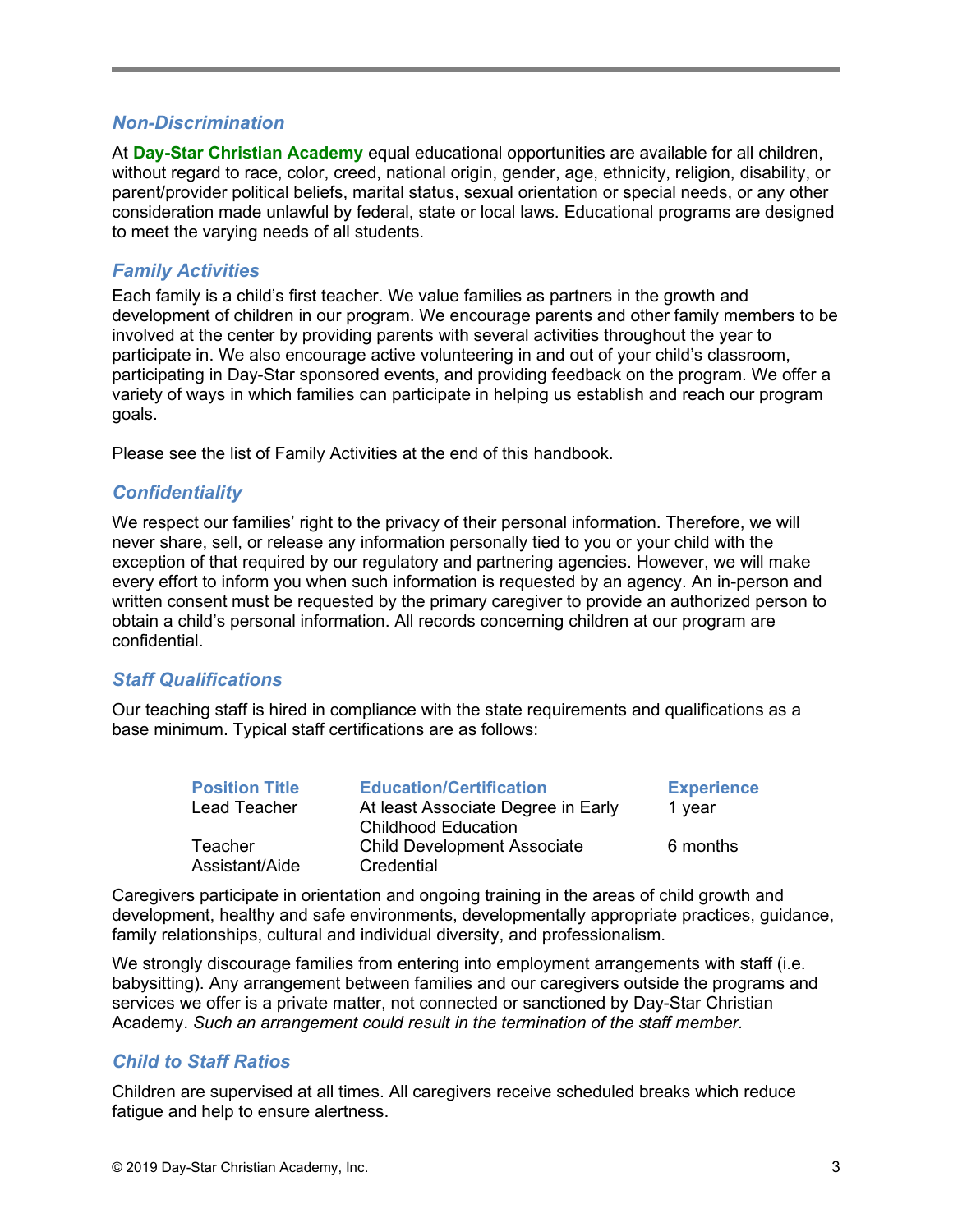| <b>Age</b><br>< 12 months | <b>Child to Staff</b><br>6:1 | <b>Maximum Group Size</b><br>12 |
|---------------------------|------------------------------|---------------------------------|
| 13-35 months              | 8:1                          | 16                              |
| 3 year-olds               | 15:1                         | 30                              |
| 4 year-olds               | 18:1                         | 36                              |
| 5 year-olds               | 20:1                         | 40                              |
| 6 to 8 year-olds          | 25:1                         | 50                              |
| 9 to 12 year olds         | 25:1                         | 50                              |

We maintain the following standards for child to staff ratios:

Source: Department of Early Care and Learning Rules and Regulations for Childcare Learning Centers..

#### *Communication & Family Partnership*

**Daily Communications.** We use a myriad of ways to communicate with families regularly. Using ClassDojo, Procare Solutions, email campaigns, and phone calls, we update our parents about their children throughout the day.

**Bulletin Boards.** Located throughout the center, bulletin boards provide center news, upcoming events, meal and nutrition information, holiday closing dates, announcements, and more.

**Newsletters.** Both weekly and monthly newsletters provide center news, events, announcements, etc. These newsletters are available electronically and at the sign-in/sign-out desk for your taking.

**Email.** We encourage you to provide an email address that you use regularly so that we may send you announcements, event invitations, newsletters and general updates.

**Parent Resource Area.** Our parent resource area provides a learning environment for parents to provide feedback, ideas and experiences and increase their understanding of early childhood learning and development.

**Family Visits.** Family participation is encouraged. Visit our classrooms, volunteer, come along on a field trip, or attend for special events. Signing in is required for the safety and protection of our children. Each visitor must wear a visitor's badge while on premises and sign-out upon leaving. *Classroom visitations cannot be for longer than 30 minutes when not actively volunteering or attending a special event.*

**Parent & Family Involvement.** We are working tirelessly to find new and effective ways to involve our parents and families in the learning and development of their children. Parental and familial involvement is critical, and we see it as a partnership. Currently, we provide a resource handbook which provides social, mental, and financial services our family's may need. We will provide onsite parenting classes in the future.

**Conferences**. Formal family & teacher conferences occur twice a year for Georgia's Pre-K program and more informal conferences throughout the year for non-GA Pre-K enrollees. During these conferences, we will discuss your child's developmental progress and work together to set goals for your child's continued growth and development. You may request additional conferences regarding your child's progress at any time. We encourage you to communicate any concerns.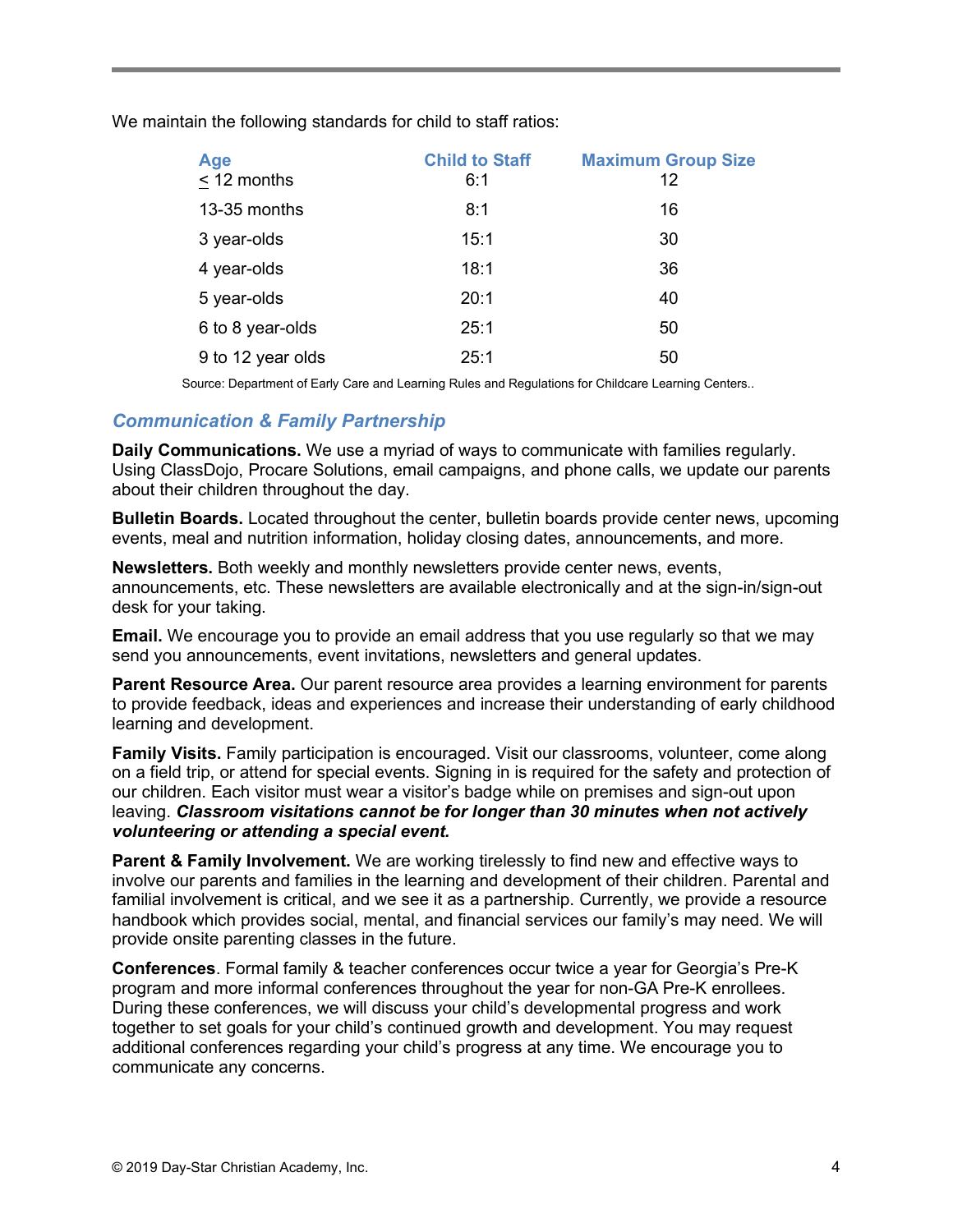## *Open Door Policy*

We are delighted to have family members participate in our program. Parents/Guardians are welcome to visit the program any time during regular program hours. The infant room welcomes parents/guardians to nurse or feed their infants. We ask nursing mothers to please use a breastfeeding cover when nursing.

Open Door Policy does not mean the doors will be unlocked. For the safety and protection of the children, external doors will be kept locked at all times.

Our team will always do their best to speak with parents/guardians. Since staff days are devoted to caring for children, it is usually not feasible to have a long discussion during regular program hours. If a situation requires a longer discussion, kindly arrange for an appointment.

## *Publicity*

Occasionally, photos and videos of activities and events will be taken of the children at the center for use within the center, on our website, and social media. Written permission will be obtained prior to use of photographs and videos.

Unless the family indicates that they do not want their child to participate, we will use pictures and videos of children for publicity.

## **CURRICULA & LEARNING**

#### *Learning Environment*

We provide a rich learning environment using The Creative Curriculum, which provides a holistic, developmentally appropriate approach to the specific ages in each classroom. We have a structured daily routine that allows children ample time to explore and play throughout the course of the day. We strongly believe that learning happens through play. Learning and exploring are hands-on and are facilitated through interest areas. Our program is designed to enhance children's development in the following areas based on the Georgia Early Learning and Development Standards (aka GELDS): physical development and motor skills, social and emotional development, approaches to play and learning, communication, language and literacy, and cognitive development. These areas are explored through creativity, selfexpression, decision-making, problem-solving, responsibility, independence, and reasoning. We encourage openness to that which is different from us, and the ability to work and play with others.

## *Curricula & Assessment*

**Day-Star Christian Academy** uses Teaching Strategies' The Creative Curriculum for Preschool and Pre-K as the curricula of choice for its educational programs. The Creative Curriculum® for Preschool and The Creative Curriculum® for Pre-K are comprehensive, research-based curricula that promote exploration and discovery as a way of learning, enabling children to develop confidence, creativity, and lifelong critical thinking skills. As part of these curricula, we gather information about each child's developmental abilities and evaluate progress so we can modify and adjust what we are doing in our classroom so as to deliver the best individualized instruction for each child. This evaluation is communicated to families periodically during the school year using various formal and informal tools, forms, and resources.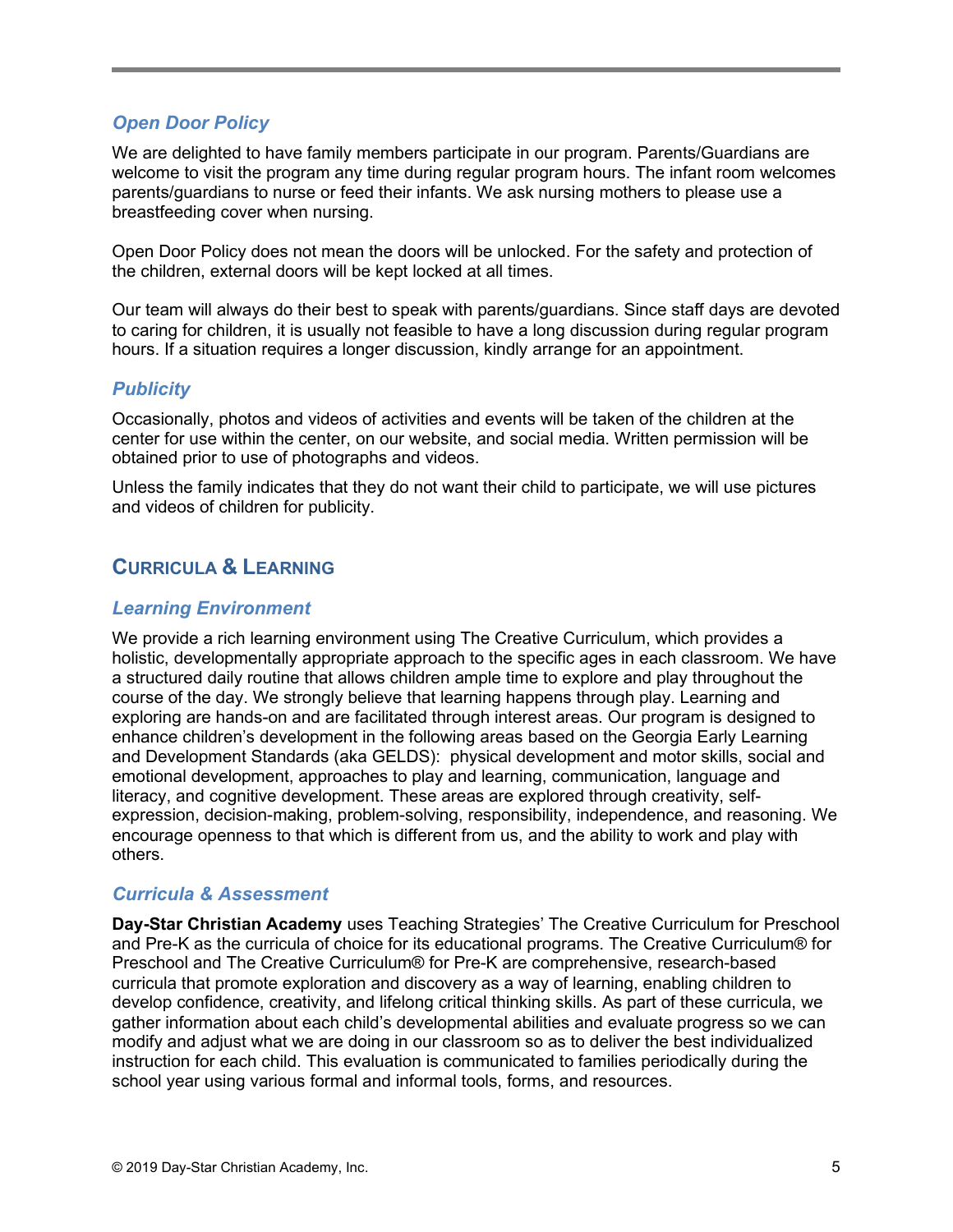For information about your child's day, please see copies of daily schedules and lessons plans posted in each classroom.

#### *Developmental Screening*

**Day-Star Christian Academy** uses the Work Sampling Online (WSO) system to screen, assess, and track the development of each child. To coincide with curricula-based assessment(s), we monitor each child's achievement of developmental milestones, share observations with parents/guardians, and provide resource information as needed for further screenings, evaluations, and early intervention and treatment. The developmental screening process is a collaborative one, involving parents/guardians and done in conjunction with the child's primary care provider and health, education, and early intervention consultants. Developmental screenings are the sole responsibility of the parent/guardian. Day-Star does not provide developmental screening services but may provide recommendations for such services when needed.

## *Outings and Field Trips*

Weather permitting, we conduct at least 60 minutes of supervised outdoor playtime each day for all children. Children are accounted for at all times.

From time to time, there will be supervised field trips, and we encourage you to join your child on the trip. *Permission Slips, Liability Waivers, and Vehicle Emergency forms* for each trip must be signed by the child's legal parent/guardian.

For field trips, please dress your child appropriately for the season and activity. Walking shoes are a must. Open-toed shoes like sandals and flip-flops may not be appropriate for walking or standing for long periods of time and may make it difficult for your child.

The safety of children and staff is a priority in all activities of childcare programs. Proper restraint systems such as seat belts and car/booster seats and the correct use of them are critically important during travel to/from the childcare program as well as during field trips.

Georgia's state does not have a rule that prohibits children under a certain age from participating in field trips or outings. However, the minimum age for field trips and outings at Day-Star is three (3) years or older. We do our best to provide enriching experiences on site for children enrolled in our programs.

## *Transitions*

Your child's transition in child care should be a positive and exciting learning adventure. We will work with you and your child to ensure the smoothest possible transition occurs as new routines and new people are introduced and to acclimate your child to the structured learning environment and routines.

#### *Transition from home to center*

Prior to your child's first day, you will have an opportunity to tour the center, meet with your child's peers and teachers, and receive a new family orientation where you can communicate any anticipated concerns. During this time please share the best communication methods that we may use to reach you.

#### *Transition between learning programs*

Children are transitioned to the next program based primarily on age. However, developmental readiness, state licensing requirements, and space availability do play a factor in the child's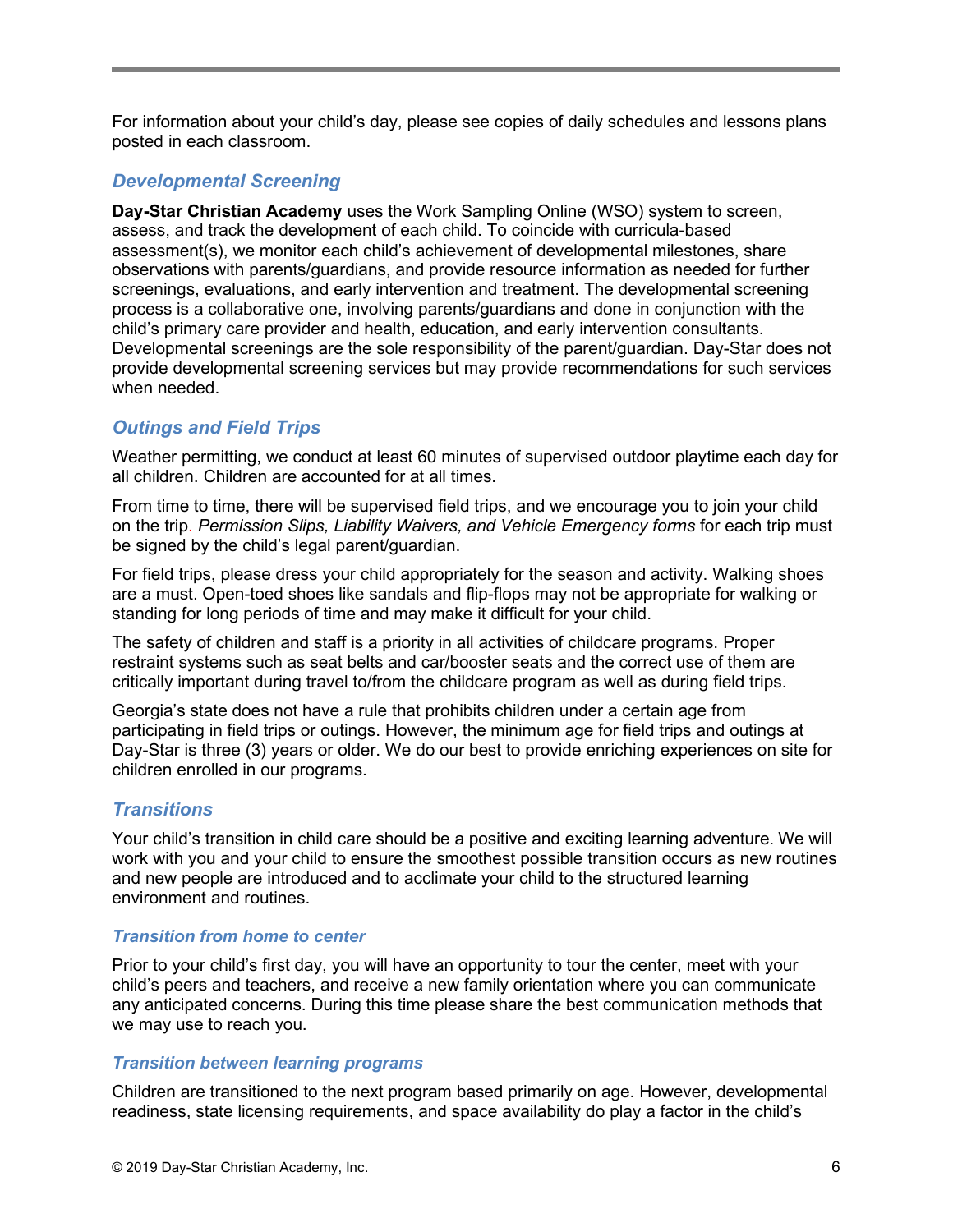transition to the next program. During the transition, the director and future teacher will meet with you to propose a plan to introduce your child into the new program.

#### *Transition to elementary school*

Transition activities such as a field trip to a local elementary school, an end-of-the-year promotion ceremony, and special activities at our center will be part of your child's education at our center. We will provide you with information on local schools, what to expect, and ideas on how to talk to your child about going to elementary school.

#### *Transition for before/after school care*

Children who are of school age may continue with after school care at our center. The center will provide staff to ensure that your child is picked up from school (after school) in a timely manner. The Transportation Agreement and Vehicle Emergency forms must be completed and on file with the center to be eligible for our after-school service.

#### *Electronic Media*

Our normal daily routine does include electronic media (television/TV, video, DVD) viewing and computer use but only what is recommended by the state: 30 minutes daily for children age two and 60 minutes daily for children 3 and older. Our use of media as a teaching aid and discussion stimulator is in accordance with the Entertainment Software Rating Board (ESRB) and the Motion Picture Association of America (MPAA) for the age groups viewing/using media. All Electronic Media will be screened prior to use and will consist of non-violent and high-quality educational material. Our focus is to provide your child a positive experience with increased understanding of the world. Electronic Media will be offered only as a free choice, used to meet a developmental goal, and limited to no more than 60 minutes per week per child.

The state of Georgia prohibits the use of electronic media for children younger than age two.

#### *Multiculturalism*

Multiculturalism is vital for all children because it sets social goals and promotes respect for all people and the environment we inhabit. We utilize books, visual representations, music, games, and a wide range of activities as aids to teach our children respect for our world and the diversity of life upon it.

#### *Celebrations*

Our holiday policy encourages an enhanced understanding of and respect for different cultures of children, families, staff and communities.

**Day-Star Christian Academy** welcomes families to celebrate birthdays and join us in observing and celebrating certain holidays. There celebrations will be announced and posted at the center. (See our "Outside Food" policy for birthday and holiday celebrations).

## *Rest Time (aka Quiet Time)*

Infants sleep according to their own schedule and are put to sleep on their backs. Caregivers/teachers directly observe infants by sight and sound at all times and check on sleeping infants every 10 minutes.

After lunch, all children less than six (6) years of age, participate in a quiet or rest time. Children are not required to sleep and may be given quiet activities.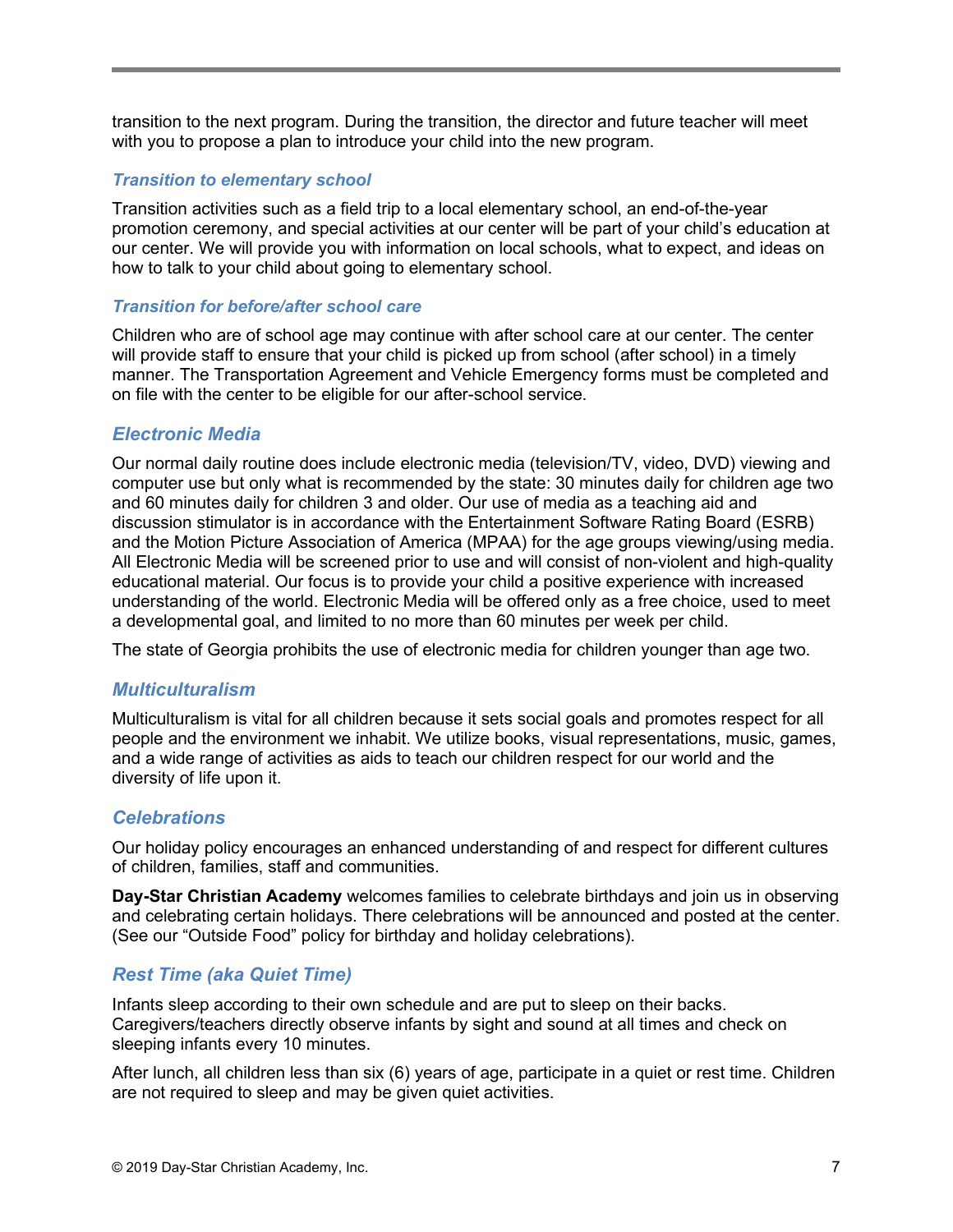School age children, although not required, shall be provided an opportunity for a regular rest period if the child desires. For children who do not want to rest, a space and time for quiet play will be made available.

Children under age two (2) are not allowed to rest with objects including but not limited to pacifiers, blankets, stuffed animals or toys, pillows, jackets, bibs, or any other object that could cause choking and/or suffocation.

## *Toilet Training*

The most important factor in making the toilet learning experience successful and as low-stress as possible is a family/teacher partnership that supports the child. Research indicates that children cannot successfully learn how to use the toilet until they are physically, psychologically, and emotionally ready. Many pediatricians say that most children under 24 months of age are not physically capable of regulating bladder and bowel muscles. Most positive toilet training occurs only after children show signs of physical control or awareness of their bodily functions and when they demonstrate an interest or curiosity in the process. We are committed to working with you to make sure that toilet learning is carried out in a manner that is consistent with your child's physical and emotional abilities and your family's concerns.

Children are trained on an "adult-sized" toilet rather than a training toilet or potty. There is always adult supervision during active toileting. However, if a child is advanced in their toilet training, the teacher does not assist the child with the toileting process unless needed.

## **GUIDANCE**

### *General Procedure*

**Day-Star Christian Academy** is committed to each student's success in learning within a caring, responsive, and safe environment that is free of discrimination, violence, and bullying. Our center works to ensure that all students have the opportunity and support to develop to their fullest potential and share a personal and meaningful bond with people in the school community.

Thoughtful direction and planning ahead are used to prevent problems and encourage appropriate behavior. Communicating consistent, clear rules and involving children in problem solving help children develop their ability to become self-disciplined. We encourage children to be fair, to be respectful of other people, of property, and to learn to understand the results of their actions.

#### **Discipline Policy**

We have created a discipline policy that reflects our philosophy of positive guidance with children. A copy of the discipline policy is included in your enrollment package for you to review and sign.

## *Challenging Behavior*

Children are guided to treat each other and adults with self-control and kindness through modeling, redirection, positive reinforcement and praise, and rewards and recognition.

Each student at **Day-Star Christian Academy** has a right to:

• Learn in a safe and friendly place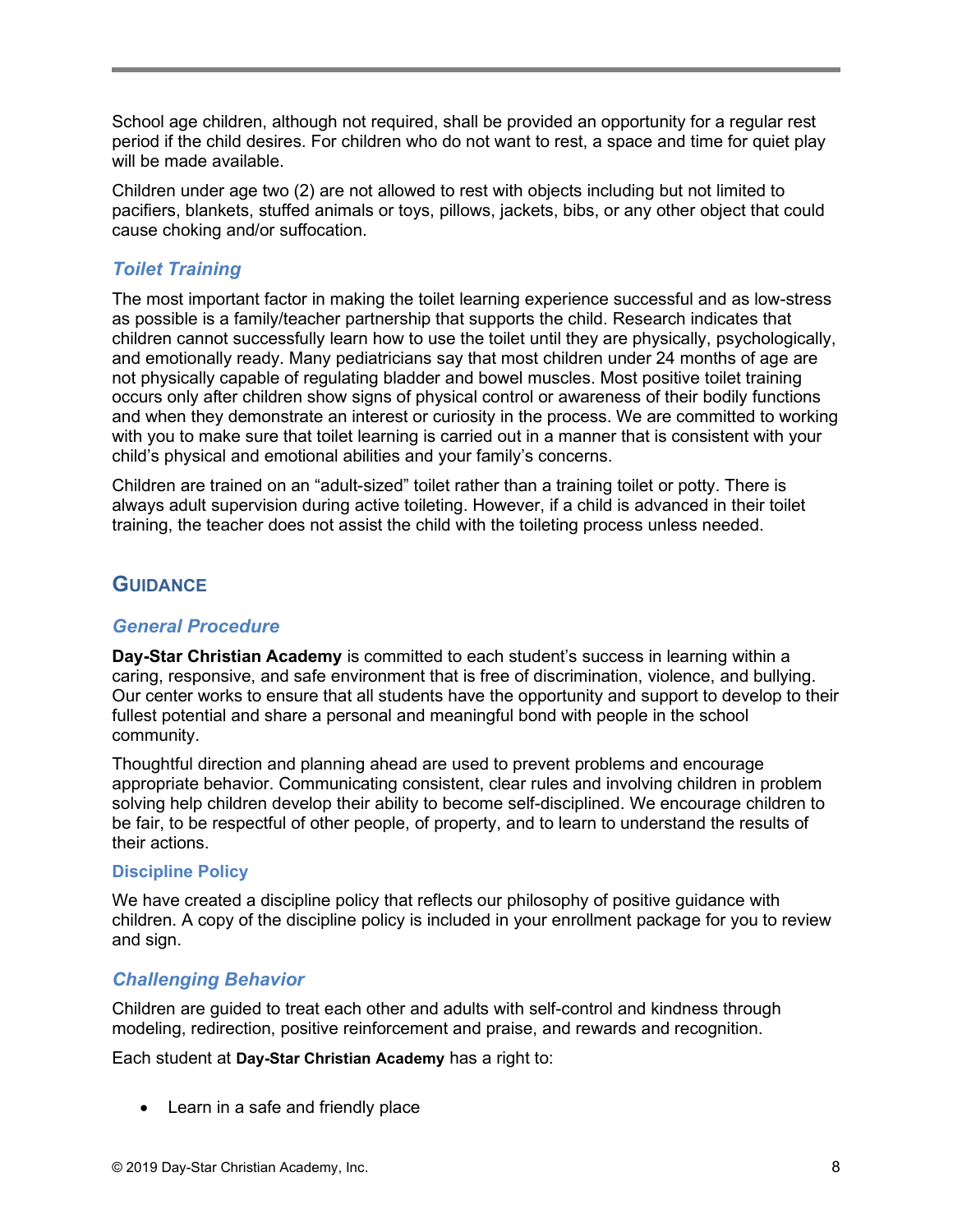- Be treated with respect
- Receive the help and support of caring adults

When a child becomes verbally or physically aggressive, we intervene immediately to protect all of the children. Our usual approach to helping children with challenging behavior is to show them how to solve problems using appropriate interactions. When discipline is necessary, it is clear, consistent and understandable to the child. We maintain a zero tolerance for bullying and physical violence. If you have any concerns about this at any time, please report it to the site director.

## *Physical Restraint*

Physical restraint is not used or permitted for discipline. There are rare instances when we need to ensure a child's safety or that of others and we may restrain a child by gently holding her or him only for as long as is necessary for control of the situation.

## *Notification of Behavioral Issues to Families*

If a child's behavior/circumstance is of concern, communication will begin with the parents as the first step to understanding the child's individual needs and challenges. We will work together to evaluate these needs in the context of our program.

On rare occasions, a child's behavior may warrant the need to find a more suitable setting for care. Examples of such instances include:

- A child appears to be a danger to others.
- Continued care could be harmful to, or not in the best interest of the child as determined by a medical, psychological, or social service personnel.
- Undue burden on our resources and finances for the child's accommodations for success and participation.

## **TUITION AND FEES**

## *Important Notice*

All payment and fee processing will be completed by the site director with regular audits conducted by another member of the leadership team. The site director will be in charge of collecting tuition and other fees and contacting families regarding payment issues. If you have a question or concern regarding a payment or fee, please contact our main office at 404-559-8099 or email daystarchristianacademy@yahoo.com.

## *Tuition Rates*

Full-time rates per child (4-5 days):

\$155.00\* per week for **infants to 36 months** \$145.00\* per week for **37 months to 5 years old** \$100.00\* per week for **afterschool care** \$140.00\* per week for **summer camp**

\$75.00\* **Registration Fee** (one time, non-refundable)

*\*Scholarships or discounts may be available for families.*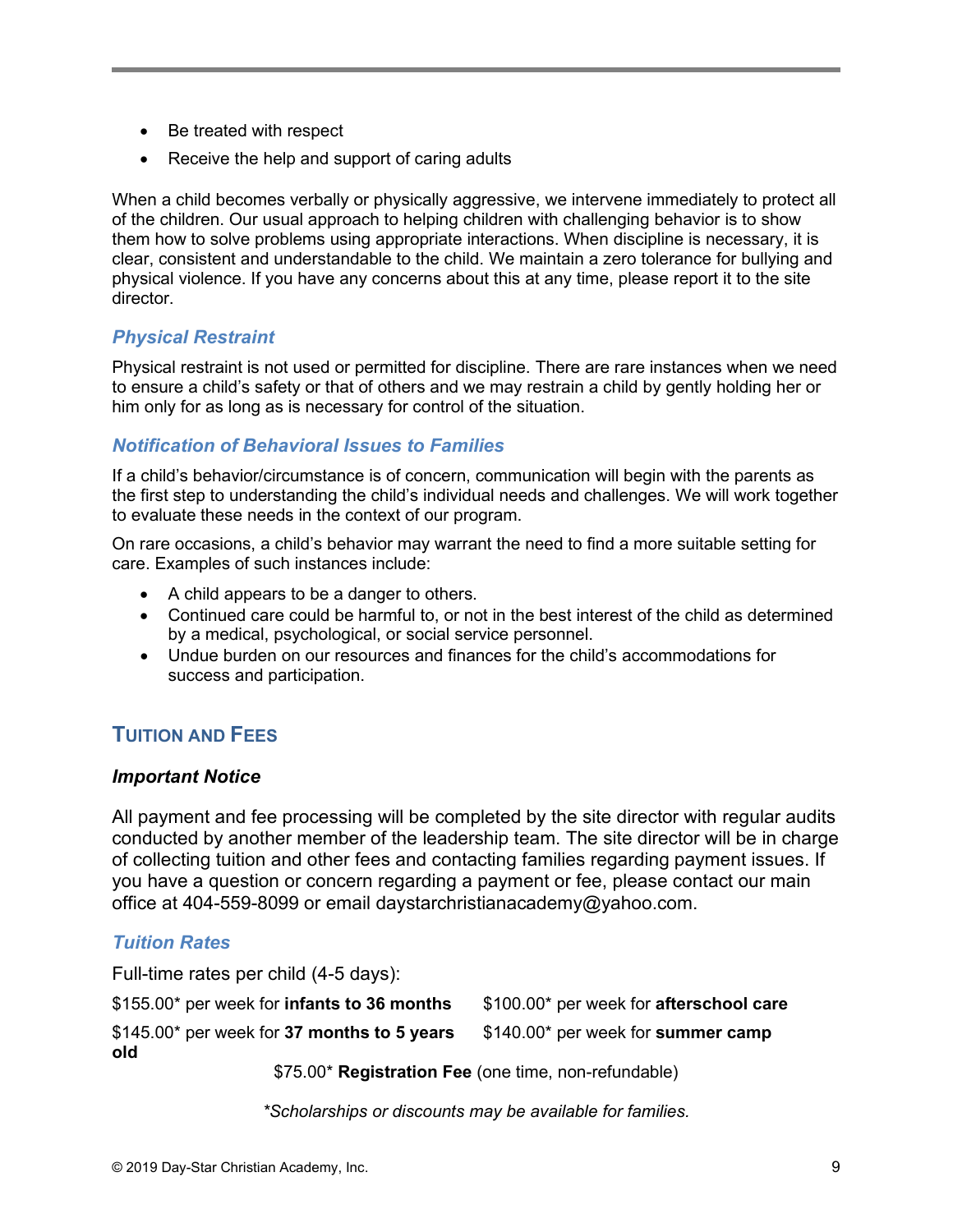Part-time rate per child (2-3 days): \$35.00\* per day for **all ages** \$75.00\* **Registration Fee** (one time, non-refundable)

*\*Scholarships or discounts may be available for families.* 

Families contract for a specific weekly schedule as indicated on the *Enrollment Agreement* form. Payment for this contracted schedule is required every week yearround whether or not your child attends; this enables us to pay teachers a stable salary every week all year. No credits are given for sick or vacation days, holidays, staff training closure or closure due to inclement weather or public health emergency.

## *Tuition Deposit*

While a tuition deposit is not required, we do ask families to notify us immediately when their child will not be returning to the center. If a balance is due, Day-Star will attempt to collect this balance by different means including but not limited to reporting to credit bureaus and the Child and Parent Services (CAPS) office.

## *Overtime Rates or Adding Extra Days*

Overtime rates apply only to part-time families and are contingent on prior agreement of days of care needed. When your family surpasses 3 days of childcare per week, the amount paid is subject to the full-time weekly rate and will be charged to your account for each overtime week of care.

## *Payment*

Payment is always due in advance with no deduction for any absences, holidays, or closures due to inclement weather, power outages, public health emergencies, or other situations beyond our control. Payment is due the Friday prior to the week of service by 6:30 PM on every Friday, as outlined in the *Enrollment Agreement*.

A one-time, non-refundable registration fee of \$75.00 per child is due at the time of enrollment and must be repaid if a child is absent from our program six months or longer and must be reenrolled at our center for any reason. This fee will not be prorated. A discount will be given to families enrolling multiple children.

## *Methods of Payment*

Several methods of payment are available for families' convenience. Families can pay by cash, check, money order, automatic electronic funds transfer, and debit or credit card. To set up automatic, recurring payments, please contact Dr. Calista Kelly at [daystarchristianacademy@yahoo.com](mailto:daystarchristianacademy@yahoo.com) or visit our website at daystarchristianacademy.com.

## *Late Payment Charges*

Late payments can pose serious problems for our programs and as a result, the business does not have the latitude to allow families to accrue a balance equal to more than one week of tuition. **Late payments will result in the imposition of late payment**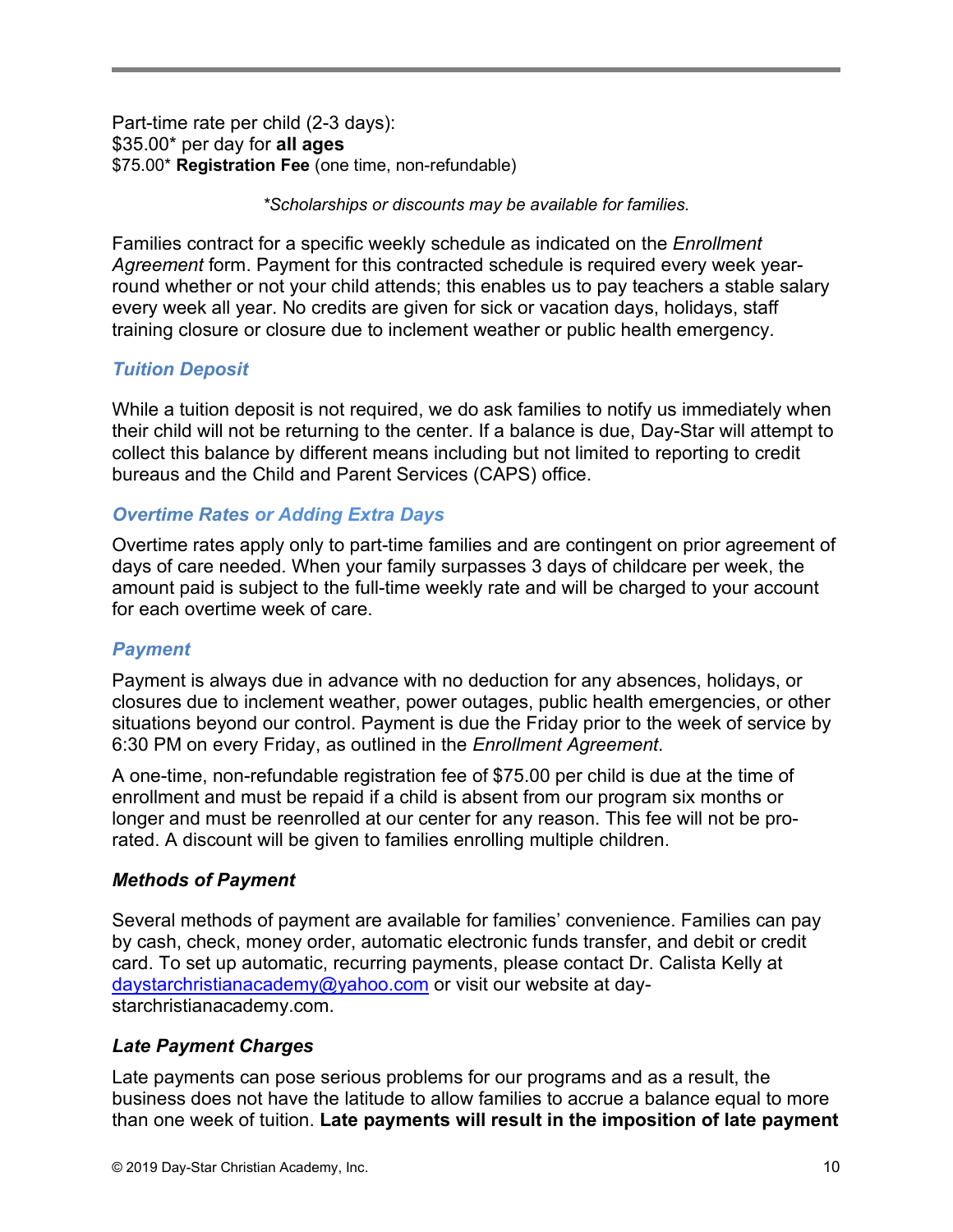## **fees. Failure to pay childcare payments will result in childcare services being terminated.**

If payment is not received on the day that it is due, a late fee of \$75.00 will be added to the tuition payment for each week that it is late. Repeated late payments will result in your family being required to set up automatic payments or dismissal from our program.

Any payments made will be applied to the oldest charges and late fees may still apply if the account is not paid in full by the next tuition due date.

If payment is more than 40 business days past due, we may attempt to recover payment in small claims court and/or your account may be sent to a  $3<sup>rd</sup>$  party collections agency. You will be responsible for all expenses associated with these actions including all court and attorney fees.

## *Returned Checks/Rejected Transaction Charges*

All returned checks or rejected ACH (automatic debits) or credit card transactions will be charged a fee of \$30.00 per returned check. This charge may be collected electronically. Two or more returned checks or rejected transactions will result in your account being placed on "cash only" status.

## *Late Pick-up Fees*

Late pick-up is not a normal program option and will not be given any consideration for extenuating circumstances. All families must pick up on time. Late fees of \$1.00 per minute will be charged beginning at 6:31 PM and will be due upon arrival**. Repeated late pick up and/or refusal to pay late pick-up fees may result in childcare services being terminated.**

## *Other Fees*

- From time-to-time there will be additional fees associated with special activities or field trips. These fees are due prior to the event, activity or trip.
- A non-refundable enrollment/ registration fee of \$75.00 per child is due at the time of enrollment or re-enrollment. A discount is given to families enrolling multiple children.
- Tuition rates paid using cash or money order will be discounted 8.5 percent.

## *Payment Credits & No Credits*

- **Families contract for a specific weekly schedule** as completed on the *Enrollment Agreement* Form. Payment for this contracted schedule is required every week year-round whether or not your child attends; this enables us to pay teachers a stable salary every week all year. No credits are given for sick or vacation days, holidays, staff training closure or closure due to inclement weather.
- **Credit may be given for Serious Illness/Injury** In the unfortunate event of extenuating circumstances such as your child is hospitalized, absent due to a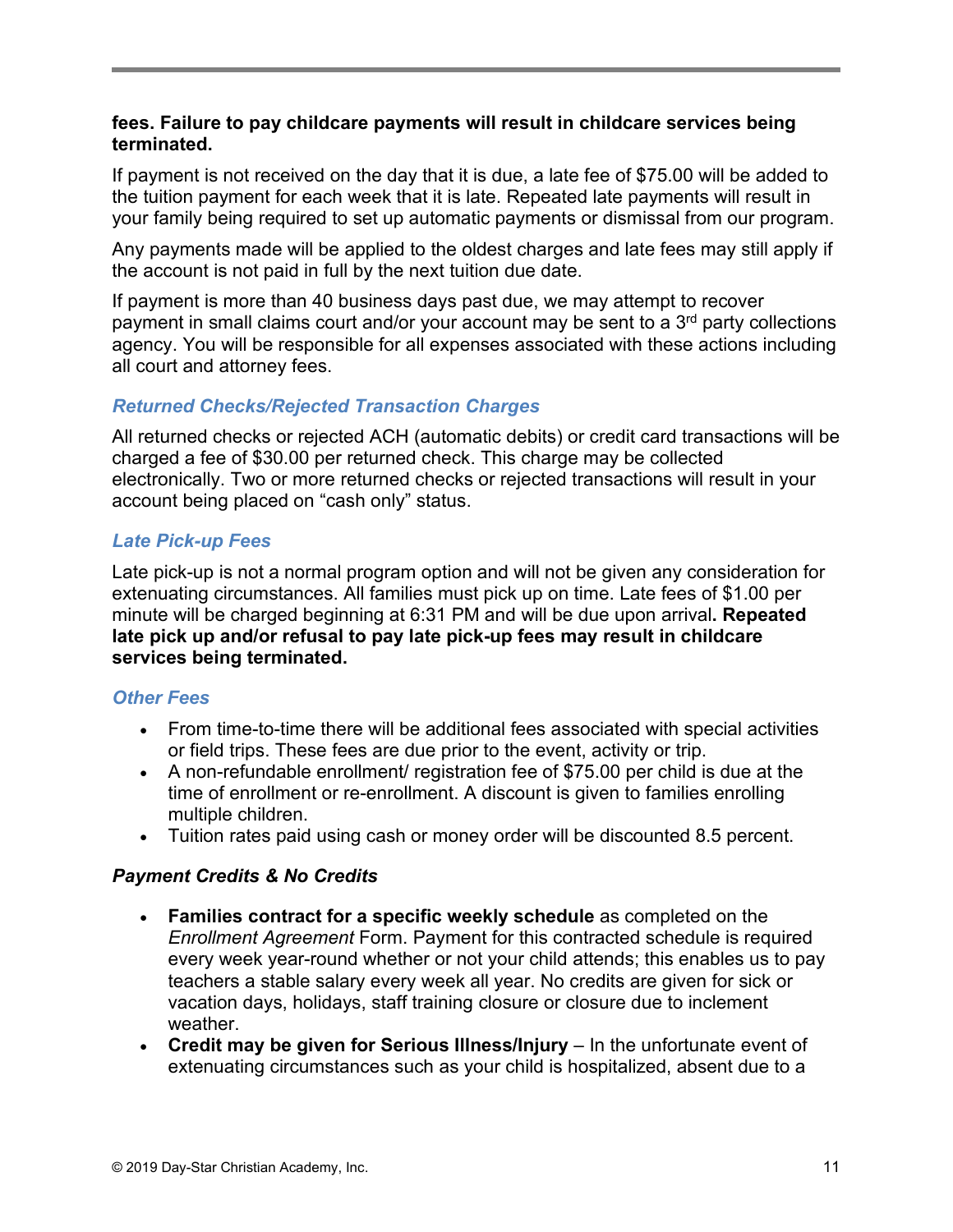serious contagious disease or serious illness or injury, credit may be issued. A written doctor's note is required to receive a credit.

## **ATTENDANCE & WITHDRAWAL**

#### *Absence*

If your child is going to be absent or arrive after the established drop off times, please contact us at 404-559-8099 or email us at [daystarchristianacademy@yahoo.com.](mailto:daystarchristianacademy@yahoo.com) We will be concerned about your child if we do not hear from you and will attempt to reach out if an absence is longer than three days.

If a school age child will not be attending after school care, families must notify us in advance by calling 404-559-8099.

#### *Vacation*

While we recognize the value of family vacations, the center does not provide credit for vacation days. Tuition payments are still due for your child to maintain his or her spot in our program.

#### *Withdrawal*

A written notice, two weeks in advance, is required by the center when a child is being withdrawn. Failure to notify will result in forfeiture of any credits or refunds due to you.

#### *Transfer of Records*

Whether transitioning to the next program setting or to a new classroom, your child's records will be transferred internally.

If your child is transitioning to a new school, a written request from you with instructions to where the records should be sent is required. For electronic records through our assessment provider Work Sampling Online (WSO), a request must be made directly to the state.

#### *Closing Due to Extreme Weather*

Should severe weather or other conditions (i.e., snow, storms, floods, tornadoes, hurricanes, earthquakes, blizzards, loss of power, loss of water) prevent us from opening on time or at all, notification to the families will be announced on various local news stations and via emails and phone calls.

If it becomes necessary to close early, we will contact you or your emergency contacts as soon as possible. Your child's early pick-up is your responsibility to arrange.

#### **Please be sure to keep updated contact information on file.**

## **DROP-OFF AND PICK-UP**

#### *General Procedure*

We open at 6:30 AM for non-GA Pre-K and 7:30 AM for GA Pre-K. Please do not drop-off your child prior to the opening. Parents are expected to accompany their children and sign them in.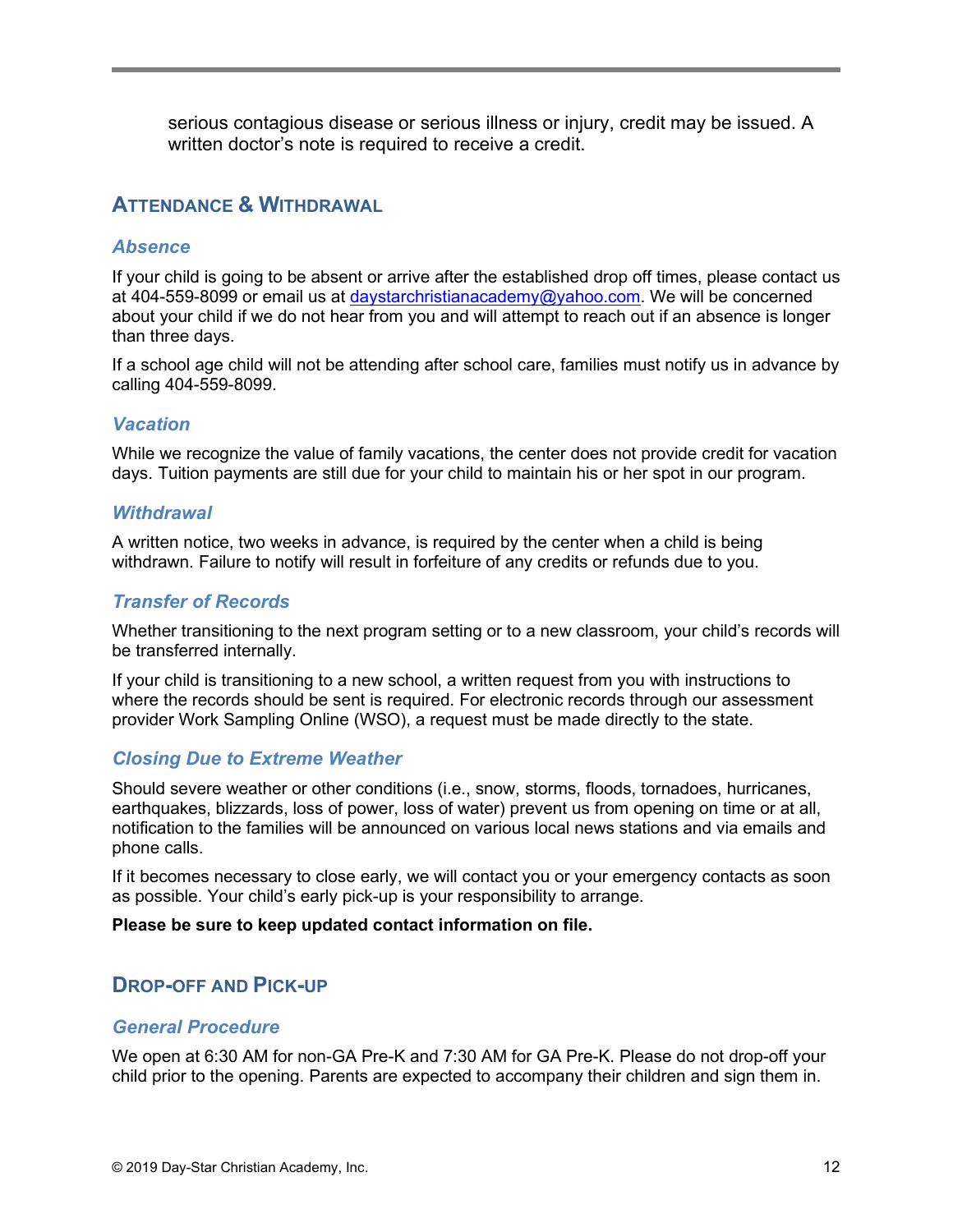We close at 6:30 PM except for Georgia's Pre-K program which closes at 2:30 PM. Please allow enough time to arrive, sign your child out, and leave by closing time. Families will be charged \$1.00 per minute after closing times. Excessive tardiness and/or refusal to pay late pick-up fees will result in a child's withdrawal from our program.

**Due to COVID-19, Day-Star has amended drop-off and pick-up procedures. These procedures can be found electronically at [www.day-starchristianacademy.com](http://www.day-starchristianacademy.com/) (see "Enrollment Documents").** 

## *Cell Phone Usage*

The times you spend dropping off and picking up your child are the primary windows of time we have to communicate with you about your child. In order to make the best use of these opportunities, as well as to be attentive to your child and other children, we ask that you NOT use your cell phone at any time while visiting the center.

## *Authorized & Unauthorized Pick-up*

Your child will only be released to you or those persons you have listed as Emergency and Release Contacts. If you want a person who is not identified as an Emergency and Release Contact to pick-up your child, you must notify us in advance, in writing. Your child will not be released without prior written authorization. The person picking up your child will be required to show a picture ID as verification. Please notify your pick-up person of our policy. Also, please regularly update the Emergency and Release Contacts form if anything changes.

In order to safeguard your child we will need copies of any court ordered custody agreements. Without a custody agreement, we are not able to prevent the release of your child to a parent.

If a child has not been picked up after closing and we have not heard from you, attempts will be made to contact you, and the contacts listed as Emergency and Release Contacts. Provisions will be made for someone to stay with your child as long as possible, but if after two (2) hours we have not been able to reach you or a person listed as an Emergency and Release Contact, we will call the local child protective services agency.

## *Right to Refuse Child Release*

We may refuse to release children if we have reasonable cause to suspect that any person picking up a child is under the influence of drugs or alcohol, or is physically or emotionally impaired in any way that may endanger the child. To protect your child, we may request that another adult listed as an Emergency and Release Contact pick up the child or we may call the police to prevent potential harm to your child. Reoccurring situations may result in the withdrawal of your child from the program.

## **PERSONAL BELONGINGS**

## *What to Bring*

- **Infants**: Extra-large Ziploc bag with enough clean bottles for a day's use with pre-filled formula **(the staff is not allowed to make infants' bottles)**, at least 6 diapers per day, and at least 2 changes of clothes per day. Everything must be labeled with child's name including all bottles labeled and dated.
- **Toddlers**: Extra-large Ziploc bag with 1 to 2 clean bottles/sippy cups (if applicable), six diapers and at least two changes of clothes per day. Everything must be labeled with child's name including all bottles labeled and dated.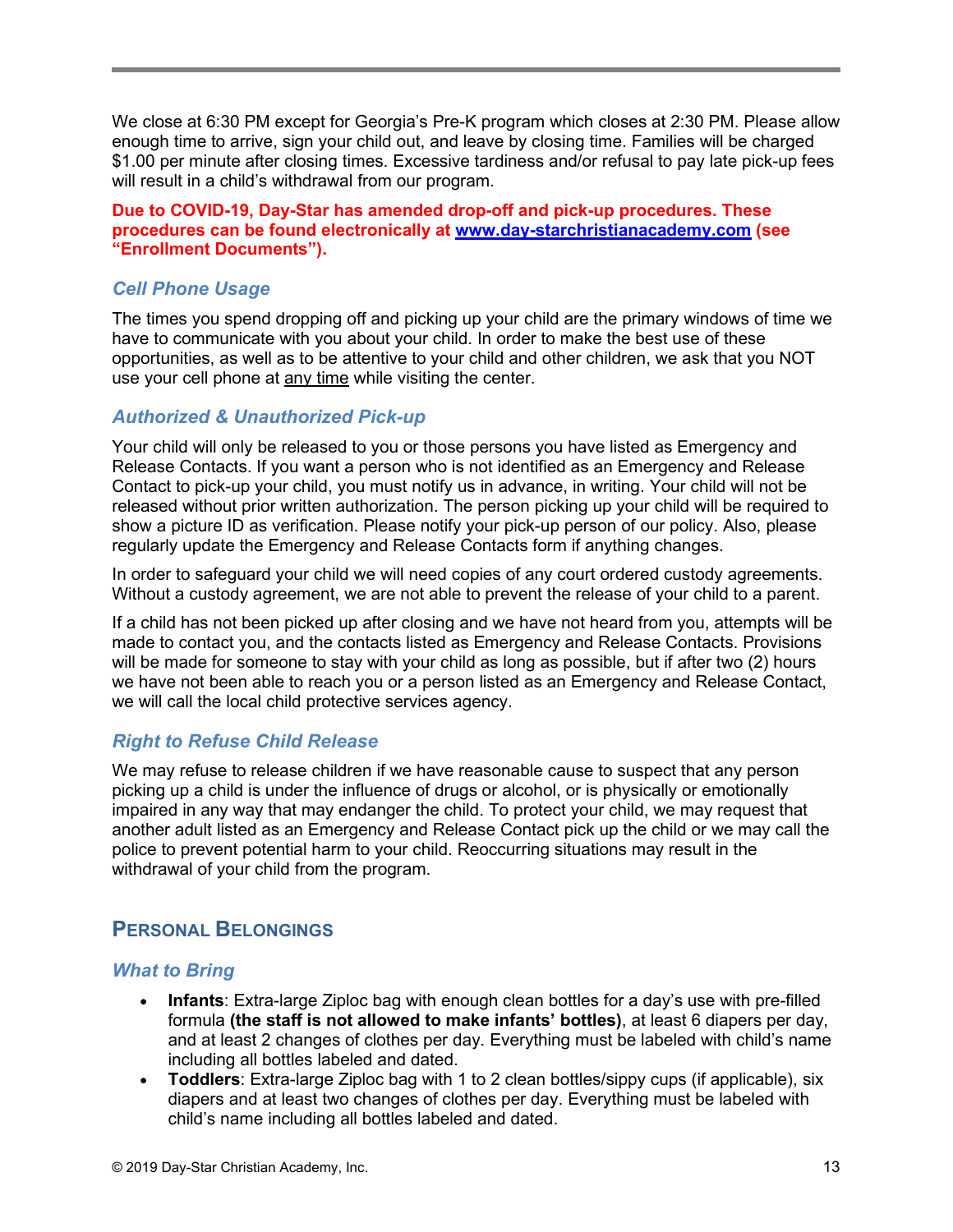- **Older Toddlers**: Extra-large Ziploc bag with at least two changes of clothes or more per day including underwear if going through the toilet training process, at least 4 pull-ups per day.
- **Preschoolers:** Extra-large Ziploc bag with at least one change of clothes, socks and shoes.
- **Kindergarteners:** Extra-large Ziploc bag with at least one change of clothes, socks and shoes.
- **After School Care Children:** books for homework, appropriate play clothes, closed-toe shoes

Please label the Ziploc bag and **all** items brought from home with your child's name to prevent items from becoming misplaced or lost. We are not responsible for lost, stolen, or damaged items. We are prohibited from laundering any clothing containing fecal matter. Therefore, soiled clothing will be sent home on an as-needed basis for laundering.

#### **Children are prohibited from bringing the following items: electronic devices, i.e. cameras, cellular phones, tablets/iPads, gaming devices, music players, headphones, video recorders etc., book bags, diaper bags, locker bags, luggage/suitcases, toys, expensive jewelry, money (especially loose change), slime/goo, candy, gum, and food and beverages.**

If these items are found with the child, they will be confiscated and held until a family member arrives to claim it or discarded. Day-Star Christian Academy will not be responsible for discarded, lost, stolen, or damaged items.

#### *Cubbies*

Upon enrollment each child will be assigned a "cubby." Cubbies are labeled with your child's name and photo. Please check your child's cubby on a daily basis for items that need to be taken home.

## *Lost & Found*

You can look for lost items and bring found items to the Lost-and-Found box located at the entrance door near the GA Pre-K classroom. Please note that we are not responsible for lost, stolen, or damaged personal property.

## *Toys from Home*

We request that you do not allow your child to bring toys from home into the center unless they are part of a show-and-tell activity.

If the toy is for a show-and-tell activity, the item will be stored in a locked closet until it is time for the activity to begin and then re-stored in the locked closet until the child departs from the center.

## **NUTRITION**

## *Foods Brought from Home*

In order to protect children with various food allergies, we prohibit outside food from being brought into our center.

If a child has special dietary restrictions that we cannot accommodate with our nutritious meal plans, we may permit food prepared and brought from home. However, a doctor's note must be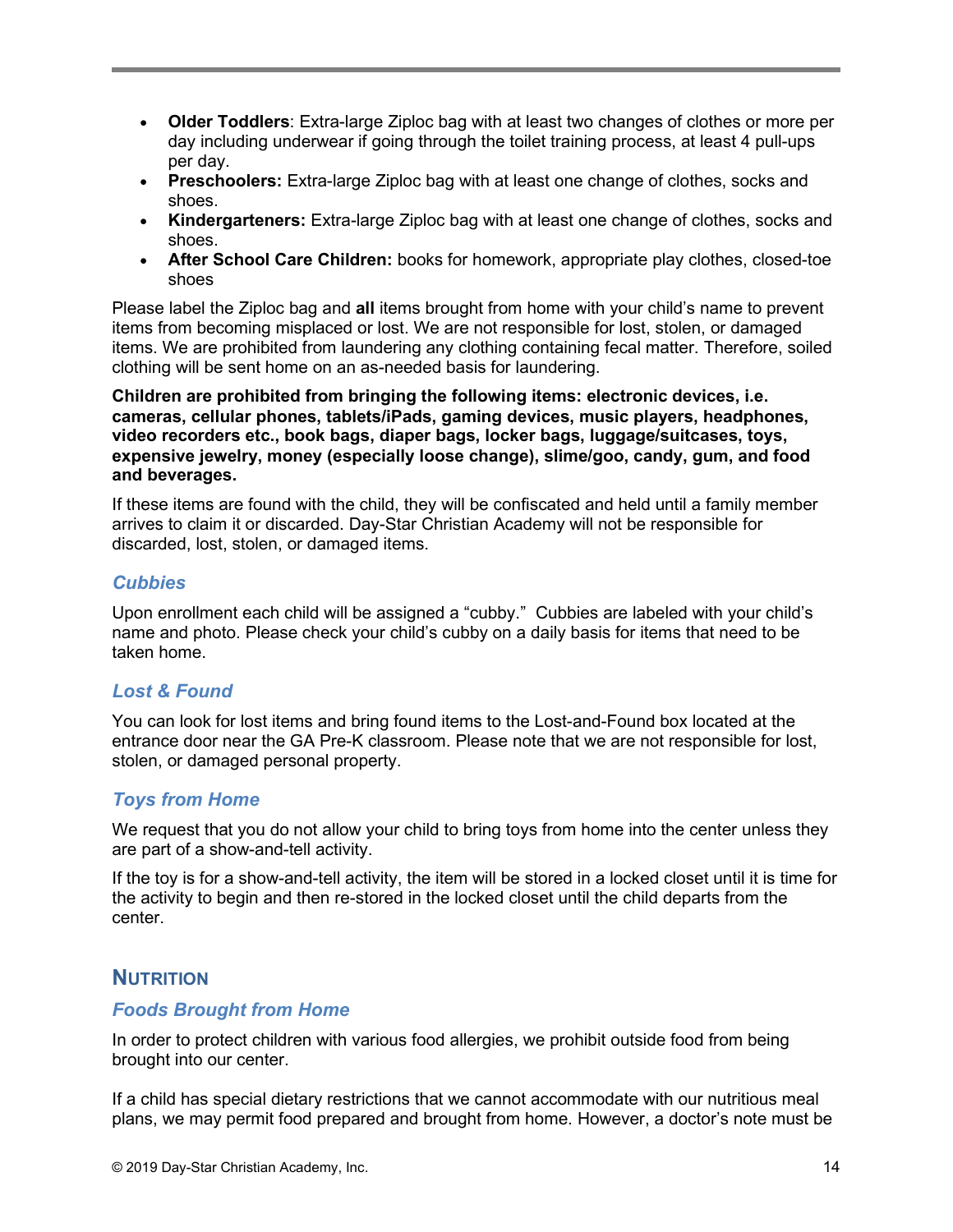presented to allow such exceptions. Foods should be in labeled storage containers with the child's name, date, and type of food.

Other exceptions for foods brought from home include:

- For celebrations/holidays: (non)perishable food must be store-bought and in its original, unopened package with a list of the ingredients intact.
- For center-sponsored events/activities: (non)perishable food must be store-bought and in its original, unopened package with a list of the ingredients intact.
- For food donations/care packages for families: (non)perishable food must be storebought and in its original, unopened package with a list of the ingredients intact.

Children will not be allowed to share food provided by the child's family unless the food is intended for sharing with all the children. *Homemade goods/foods are not allowed.* All foods for sharing must be store-bought and in its original, unopened package with a list of the ingredients intact. Leftover food will be discarded except for foods that do not require refrigeration and/or come in a commercially-wrapped package that was never opened.

## *Food Prepared for or at the Center*

Food prepared for or at the center will be properly planned, prepared and portioned according to the Child and Adult Care Food Program [\(http://www.fns.usda.gov/cnd/care/\)](http://www.fns.usda.gov/cnd/care/) and the state requirements for food service. A menu of planned meals will be presented weekly onsite and online.

## *Food Allergies*

If your child has a food allergy, you must notify us in writing so that we can make appropriate substitutions. The written notification should list appropriate food substitutions and must be updated at least annually.

Food allergies can be life threatening and each child with a food allergy should have an action plan for emergency care completed by the family physician. A copy of this plan will need to be on file for your child.

## *Meal Time*

Due to COVID-19, family-style dining, where children serve themselves from food passed around each table, has been suspended. Rather at meal time, children are served plated food in disposable plates with silverware. Children are encouraged to discuss what they are eating and learn about the nutritional value of the foods they eat. Children are also encouraged to discard plates and clean up their lunch area. Good table manners are modeled and encouraged. Weekly menus are posted on the parent boards in each classroom for viewing by parents/caregivers.

A staff member who is trained in first-aid for choking is present at all meals.

## *Infant Feedings*

Infant feedings follow these procedures:

- Infants will be held for bottle-feeding until able to hold his or her own bottle. Bottles will never be propped.
- Infants are fed based on the family's preferences outlined on the Infant Feeding Plan or "on cue" to the extent possible (at least every 4 hours and usually not more than hourly) and by a consistent staff member/teacher.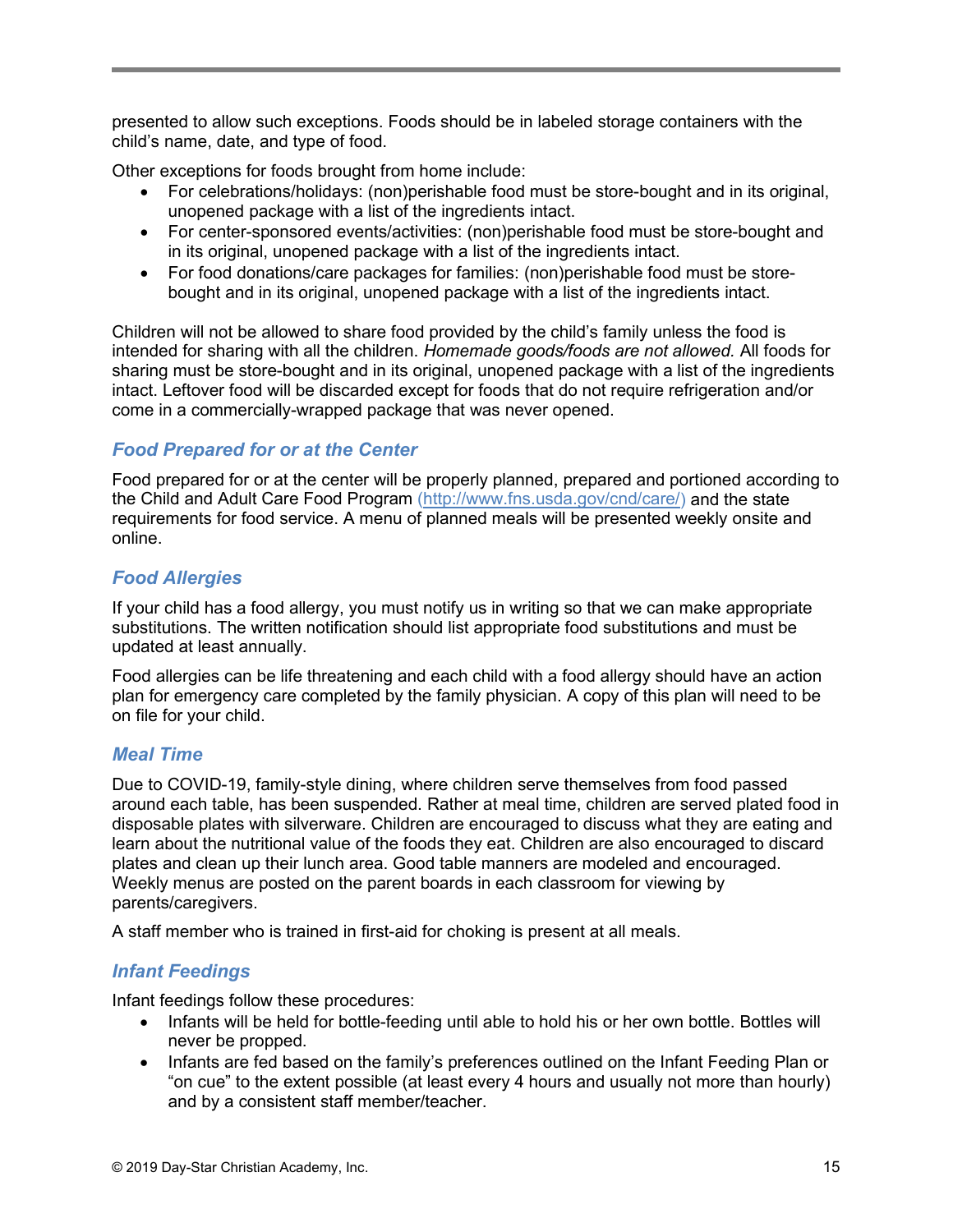- Breastfeeding is supported, however, our center is not designed to provide a designated and private place for nursing mothers to feed their babies. We will do our best to accommodate nursing mothers and ask if nursing mothers can use a cover when breastfeeding. Expressed breast milk may be brought from home if frozen or kept cold during transit. All breast milk and formula shall be returned to the child's home or discarded at the end of each day. Previously frozen, thawed breast milk must be used within 24 hours. Bottles must be clearly labeled with the child's name and the date the milk was expressed. Frozen breast milk must be dated and may be kept in the freezer for up to one day (up to 24 hours).
- Breast milk and formula brought from home must be dated and labeled with the child's name.
- Labels on all milk/formula containers should be resistant to loss of the name and date/time when washing and handling.
- Solid foods will only be introduced after a consultation with the child's family and an updated written plan (aka Infant Feeding Plan).

## *Children 24 Months and Older*

- No child shall go more than 4 hours without a meal or snack being provided.
- Children are encouraged to self-feed to the extent that they have the skills. Children are encouraged, but not forced to eat a variety of foods.
- Round, firm foods that pose a choking hazard for children less than 4 years of age are not permitted. These foods include but are not limited to: hot dogs, whole grapes, peanuts, popcorn, thickly spread peanut butter and hard candy.

## *School Aged Participants*

• After school childcare participants will be offered a light snack and supper. The snack is not a meal and will be served to the child upon arrival to the center. If your child will be in care after 5:00 PM, he or she will be able to eat supper.

## **HEALTH**

#### *Immunizations*

Immunizations are required according to the current schedule recommended by the U.S. Public Health Services and the American Academy of Pediatrics, [www.aap.org.](http://www.aap.org/) Every six months (twice a year), we check with the public health department or the American Academy of Pediatrics for updates of the recommended immunization schedule. Our state regulations regarding attendance of children who are not immunized due to religious or medical reasons are followed. Unimmunized children are excluded during outbreaks of vaccine preventable illness as directed by the state health department. A copy of the child's up-to-date immunization should be on file before he or she begins the program but must be received no later than thirty (30) days in the program.

All caregivers, teachers, and staff are required to be current with all immunizations routinely recommended for adults by the Advisory Committee on Immunization Practices (ACIP) of the Centers for Disease Control and Prevention (CDC).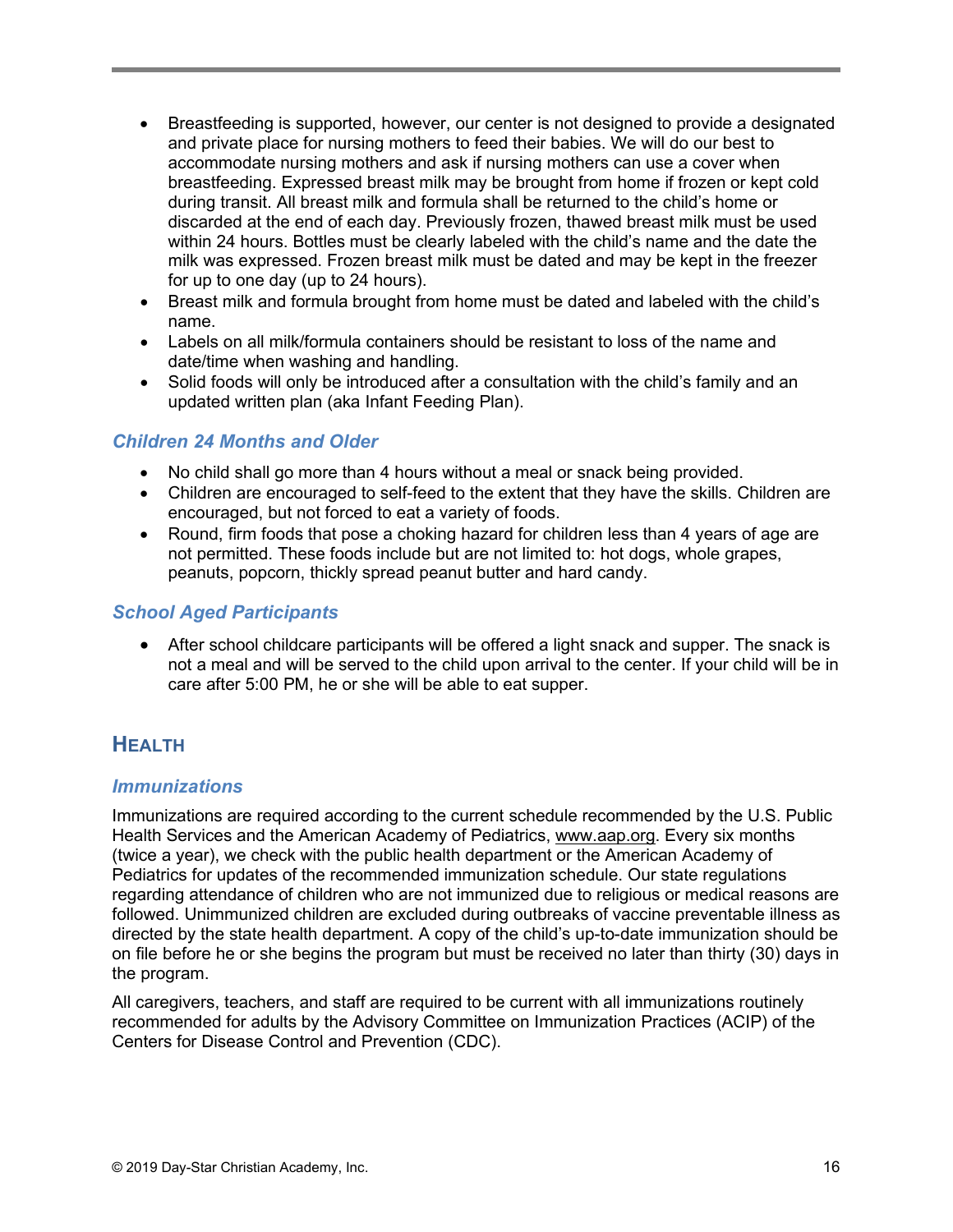## *Physicals*

Routine physicals are required according to the current recommendations of the American Academy of Pediatrics, [www.aap.org.](http://www.aap.org/) A copy of your child's physical should be received before but must be received no later than thirty (30) days after your child begins the program. Families are responsible for assuring that their child's physicals are kept up-to-date and that a copy of the results of the child's health assessment is given to the program (Form 3300).

### *Illness*

We understand that it is difficult for a family member to leave or miss work, but to protect other children; you may not bring a sick child to the center. The center has the right to refuse a child who appears ill. You will be called and asked to retrieve your child if your child exhibits any of the following symptoms. This is not an all-inclusive list. We will try to keep your child comfortable but he/she will be excluded from all activities until you arrive.

- Illness that prevents your child from participating in activities.
- Illness that results in greater need for care than we can provide.
- Illness that poses a risk of spread of harmful diseases to others.
- Fever (100°F or higher under the arm, 101°F or higher in the mouth, 102°F or higher in the ear) accompanied by other symptoms.
- Diarrhea including gastroenteritis (aka stomach flu) stools with blood or mucus, and/or uncontrolled, unformed stools that cannot be contained in a diaper/underwear or toilet.
- Vomiting including gastroenteritis (aka stomach flu) green or bloody, and/or more than once during the previous 24 hours.
- Mouth sores on exterior or interior of mouth/lips.
- Rash with fever including ring worm (aka dermatophytosis or tineas), until rash clears and fever goes down and/or a physician determines condition is not contagious/communicable.
- Pink or red conjunctiva (aka pink eye) with white or yellow eye discharge, until on antibiotics for a full 24 hours (or 1 day).
- Impetigo, until a full 24 hours (or 1 day) after treatment.
- Strep throat, until a full 24 hours (or 1 day) after treatment.
- Head lice, until treatment and all nits are removed.
- Scabies, until a full 24 hours (or 1 day) after treatment.
- Chickenpox, until all lesions have dried and crusted.
- Pertussis (Whooping Cough), until 5 days of antibiotics.
- Hepatitis A virus, until one week after immune globulin has been administered.
- Tuberculosis, until a health professional indicates the child is not infectious.
- Rubella, until 6 days after the rash appears.
- Mumps, until 5 days after onset of parotid gland swelling.
- Measles, until 4 days after onset of rash.
- Has a physician or other health professionals written order that child be separated from other children.

Children who have been ill may return when:

- They are free of fever, vomiting and diarrhea for a full 24 hours (or 1 day).
- They have been treated with an antibiotic for a full 24 hours (or 1 day).
- They are able to participate comfortably in all usual activities.
- They are free of open, oozing skin conditions and drooling (not related to teething) unless: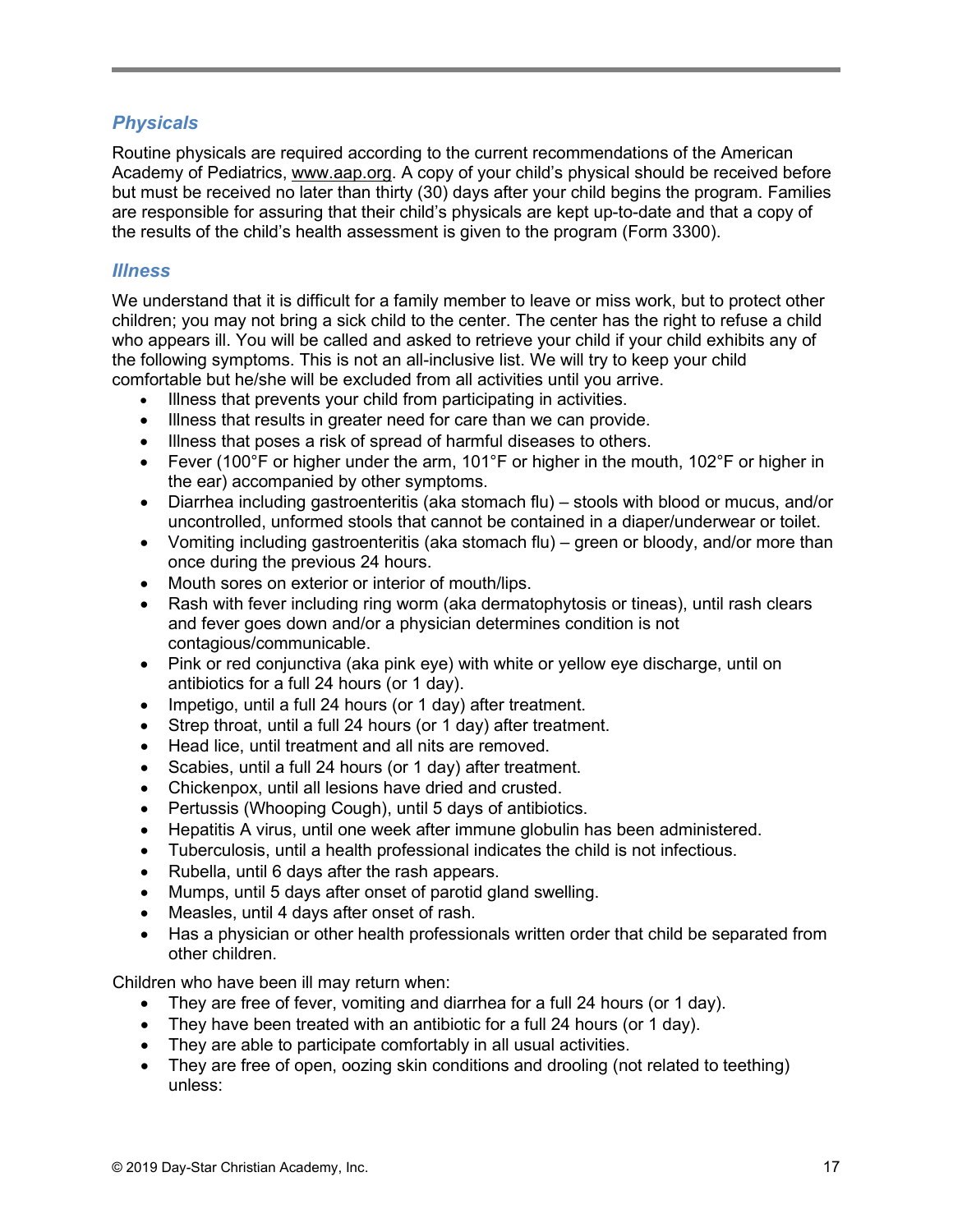- $\circ$  The child's physician signs a note stating that the child's condition is not contagious, and;
- o The involved areas can be covered by a bandage without seepage or drainage through the bandage.

#### **If a child has a reported and/or diagnosed communicable disease, a physician's note stating that the child is no longer contagious and may return to our care is required.**

## *Allergy Prevention*

Families are expected to notify us regarding children's food and environmental allergies. Families of children with diagnosed allergies are required to provide us a letter detailing the child's symptoms, reactions, treatments and care. A list of the children's allergies will be posted in the classrooms and kitchen. We are trained to familiarize ourselves and consult the list to avoid the potential of exposing children to substances to which they have known allergies.

#### *Medications*

Day-Star Christian Academy reserves the right to refuse the administration of any medication whether over the counter or prescription to treat a child. Rather, we determine whether to administer medications on a case by case basis.

**All medications, whether prescription or over the counter, must be in their original, unopened package, accompany a doctor's note, and have a completed Authorization to Administer Medication form on file.** The written permission must include your child's name, dosage, current date, frequency, and all medications must be in the original, unopened package. No medication will be administered longer than two weeks. Medications should never be left in the child's cubby or with the child to administer on their own. Our staff will ensure that the medication is recorded along with the directions and proceed to dispense the medication as directed.

Non-prescription topical ointments (e.g., diaper cream or teething gel), sunscreen and insect repellant require a note signed by a physician, specifying frequency and dosage to be administered as well as the length of time the authorization is valid which cannot exceed two weeks. If administration is needed longer than two weeks, a new physician's note and Authorization to Administer Medication form must be completed.

#### **We will not be able to administer medication to children with severe medical issues, i.e. anaphylaxis, asthma/breathing apparatus.**

## *Communicable Diseases*

When an enrolled child or an employee of the center has a (suspected) reportable disease, it is our legal responsibility to notify the local Board of Health or Department of Public Health. We will take care to notify families about exposure so children can receive preventive treatments. Included among the reportable illnesses are the following:

- Bacterial meningitis
- Botulism
- Chicken pox
- Diphtheria
- Haemophilus influenza (invasive)
- Measles (including suspect)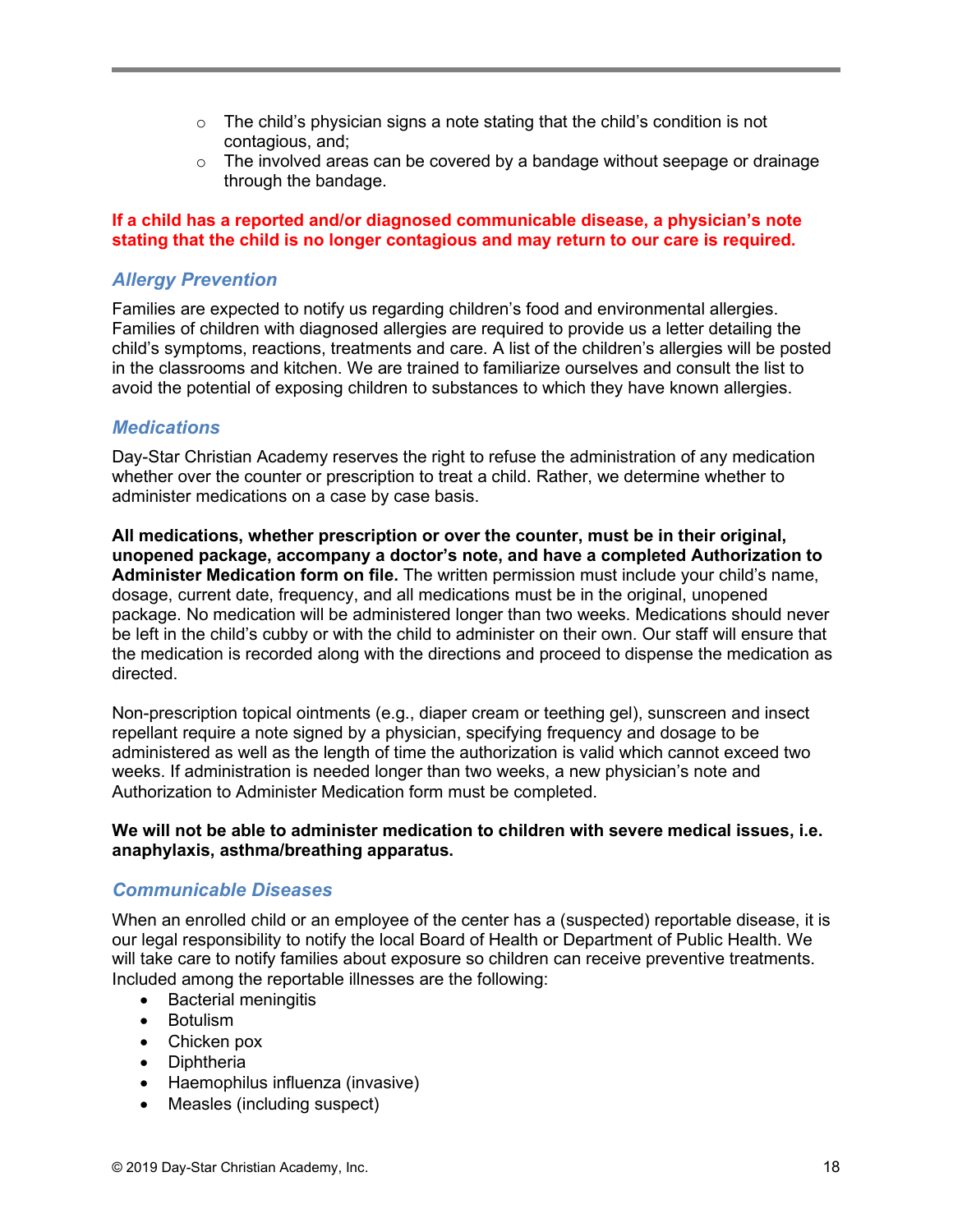- Meningococcal infection (invasive)
- Poliomyelitis (including suspect)
- Rabies (human only)
- Rubella congenital and non-congenital (including suspect)
- Tetanus (including suspect)
- H1N1 virus
- Any cluster/outbreak of illness, e.g. coronavirus
- Tuberculosis

## **SAFETY**

## *Clothing*

Please dress your child in practical clothing that allows for freedom of movement and is appropriate for the weather. Your child will be involved in a variety of activities including: painting, outdoor play, sand, water, and other sensory activities. Our playground is used as an extension of the classroom, and daily program activities are conducted outside whenever weather permits.

One particular aspect of concern is the risk associated with children's clothing that may become entangled with climbing or sliding equipment that could lead to choking or other serious harm. All drawstrings from children's clothes should be avoided or removed as a precaution.

Closed-toe shoes are more appropriate than sandals or flip flops for outdoor and center play and make it easier for your child to participate in some activities.

## *Extreme Weather and Outdoor Play*

Outdoor play will not occur if the outside temperature is greater than 90 °F or less than 30 °C degrees. Additionally, outdoor play will be cancelled if the air quality rating is 101 (Unsafe/unhealthy for sensitive groups) or higher.

## *Communal Water-Play*

Communal, unsupervised water play is prohibited. Supervised children are permitted to engage in water-play. Precautions like health screenings and constant supervision are taken to ensure that communal water-play does not spread communicable infectious disease and that all children are kept safe. A liability waiver form must be signed for children to participate in waterrelated activities and field trips.

## *Injuries*

Safety is a major concern in child care and so daily safety inspections are completed inside and outside the center area in order to prevent injuries. First aid will be administered by a trained staff member in the event that your child sustains a minor injury (e.g., scraped knee). You will receive an incident report outlining the incident and course of action taken. If the injury produces any type of swelling or needs medical attention, you will be contacted immediately. Each classroom is equipped with a first aid kit meeting the state regulations.

In the event of a serious medical emergency, the child will be taken to the hospital immediately by ambulance, while we will try to contact you or an emergency contact. The child will be accompanied by a member of the staff if a parent/guardian cannot be reached in time.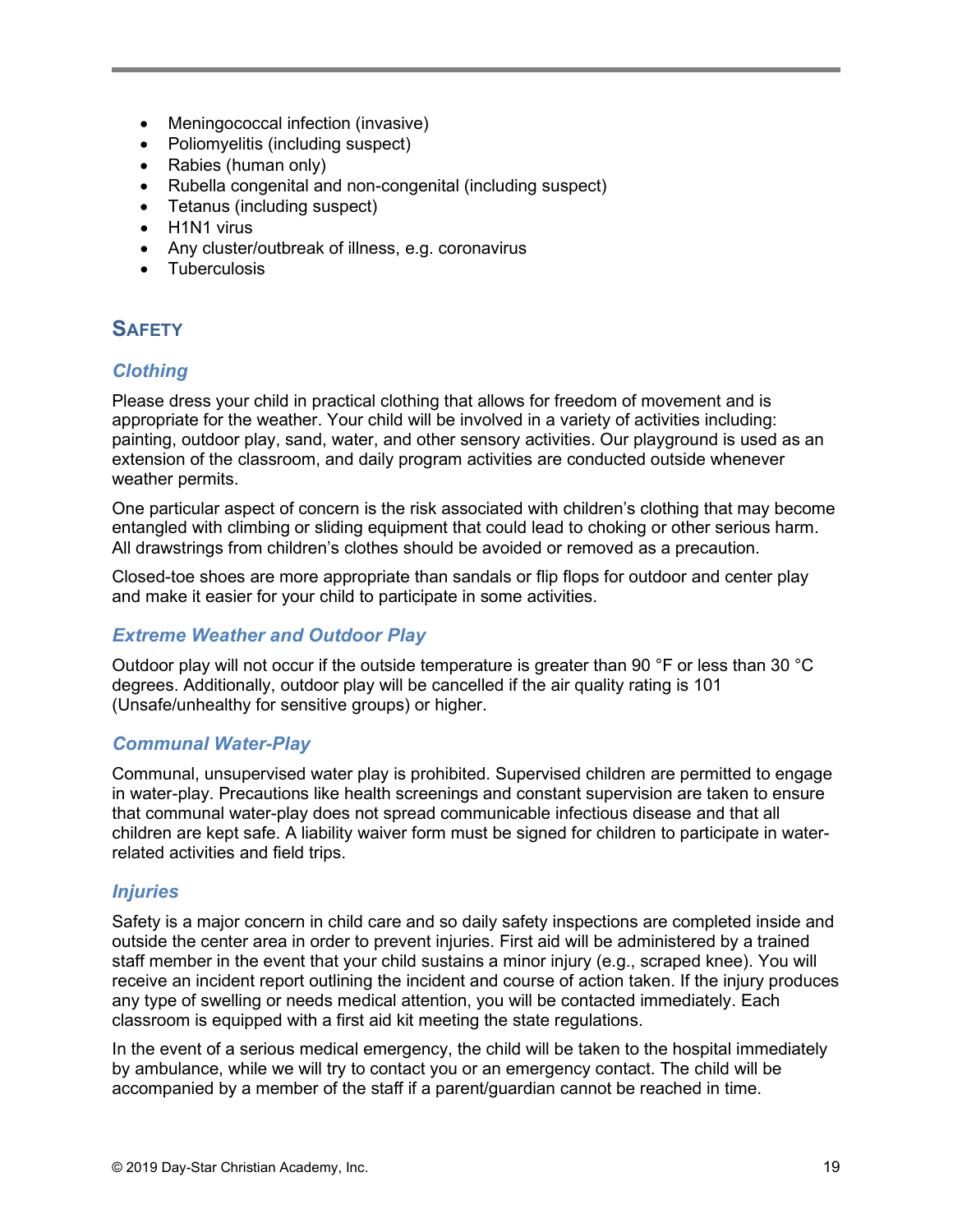## *Biting*

Biting is a normal stage of development that is common among infants and toddlers – and sometimes even among preschoolers. It is something that most young children will try at least once.

When biting happens, our response will be to care for and comfort the child who was bitten and to help the biter learn a more appropriate behavior. Our focus will not be on punishment for biting, but on effective behaviors that address the specific reason for biting.

Phone calls will be made to the family of the child who was bitten and the biter's family and a copy of an incident report provided to the families. We will work together with the families of each to keep them informed and to develop strategies for change. If the biting continues to be a challenge, the biter may be withdrawn from our center.

#### *Respectful Behavior*

All children and families will be treated with respect and dignity. In return, we expect the same from all of our families. We will not tolerate rude, disrespectful, obscene, hostile, or aggressive behavior. If this occurs, we reserve the right to ask you to control your behavior or to remove your children from our care.

## *Smoking*

The poisons in secondhand smoke are especially harmful to infants and young children's developing bodies, therefore the premises both indoor and outdoor of the center including our parking lot and vehicles used by the center are non-smoking areas at all times. The use of tobacco in any form is prohibited on the center's premises such an action is a misdemeanor and will be reported.

## *Prohibited Substances*

The use of alcohol or illegal drugs is prohibited on the center's premises. Possession of illegal substances or unauthorized potentially toxic substances is prohibited.

Any adult who smells of and appears to be inebriated, intoxicated, or otherwise under the influence of mind-altering or polluting substances is required to leave the premises immediately.

## *Dangerous Weapons*

A dangerous weapon is a gun, knife, razor, or any other object, which by the manner it is used or intended to be used, is capable of inflicting bodily harm or injury. Families, children, staff or guests (other than law enforcement officers) possessing a dangerous weapon will not be permitted onto the premises.

In cases that clearly involve a gun, or any other weapon on our premises, the police will be called and the individual(s) involved will be immediately removed from the premises. This policy applies to visible or concealed weapons.

## *Child Custody*

Without a court document, both parents/guardians have equal rights to custody. We are legally bound to respect the wishes of the parent/guardian with legal custody based on a certified copy of the most recent court order, active restraining order, or court-ordered visitation schedule. We will not accept the responsibility of deciding which parent/guardian has legal custody where there is no court documentation.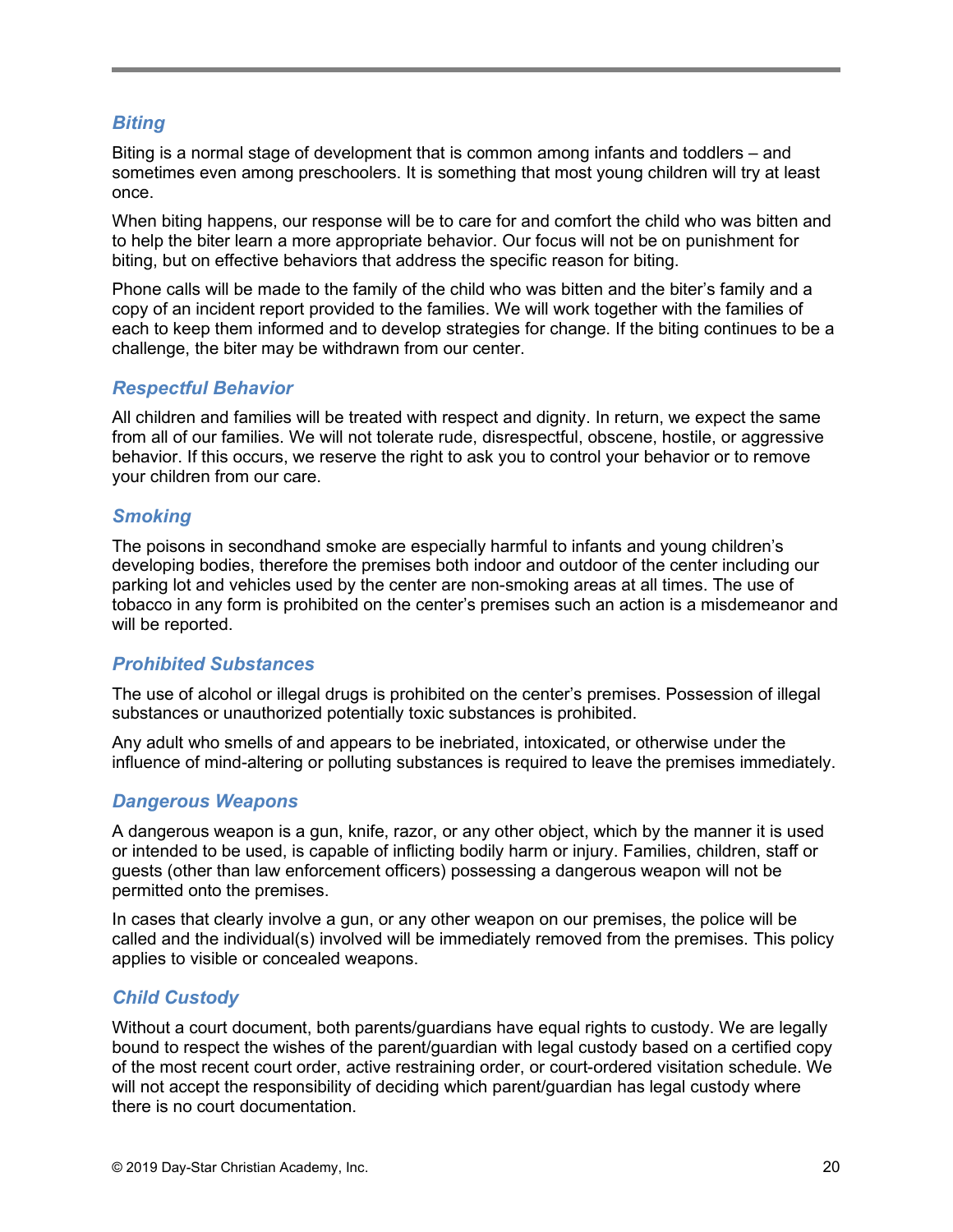#### *Suspected Child Abuse*

We are required by law to report all observations of child abuse or neglect cases to the appropriate state authorities if we have reasonable cause to believe or suspect a child is suffering from abuse or neglect or is in danger of abuse or neglect, no matter where the abuse might have occurred. The child protective service agency will determine appropriate action and may conduct an investigation. It then becomes the role of the agency to determine if the report is substantiated and to work with the family to ensure the child's needs are met. Our center will cooperate fully with any investigation and will maintain confidentiality concerning any report of child abuse or neglect.

## **EMERGENCIES**

## *Lost or Missing Child*

In the unlikely event that a child becomes lost or separated from a group, all available staff will search for the child. If the child is not located within 30 minutes, the family and the police will be notified.

## *Fire Safety*

Our center is fully equipped with fire alarms and pull stations, fire extinguishers, and a fire alert system that immediately reports to the appropriate authorities in the case of a fire.

Our fire evacuation plan is reviewed and practiced with the children and staff on a monthly basis.

## *Emergency Transportation*

In the event your child needs to be transported due to a medical emergency, if no other authorized person can be contacted and the need for transportation is essential, an ambulance will be called for transportation. A staff member will accompany and remain with the child until a family member or emergency contact arrives. A Vehicle Emergency form that provides the child's primary care physician and any medical conditions and allergies must be completed for each child and kept on file.

## **CENTER POLICIES**

Our center policies included in this handbook are reviewed annually and updated as needed. They are available for review upon request to the center director.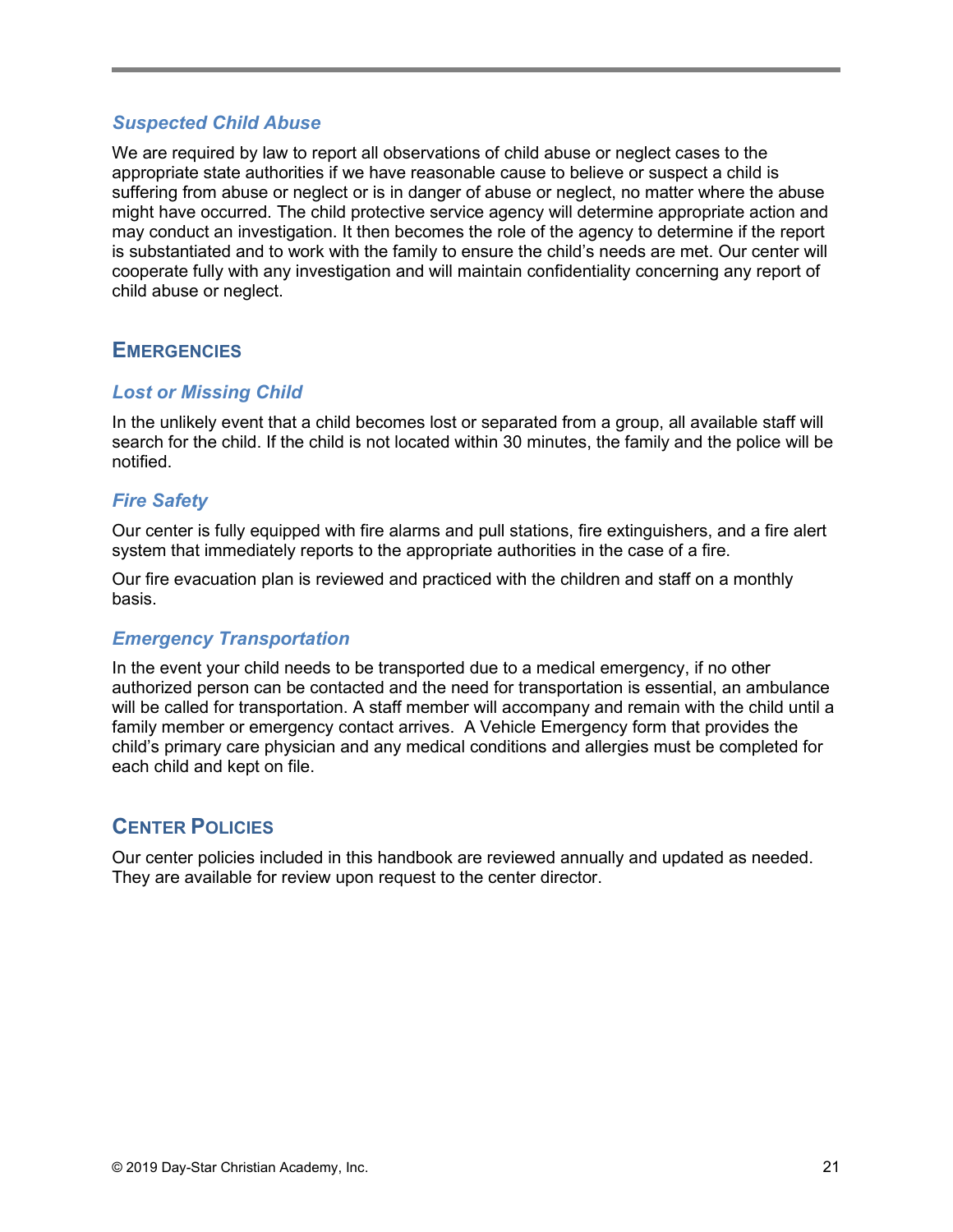# Family Handbook Acknowledgement

Please sign this acknowledgement, detach it from the handbook, and return it to the center prior to enrollment.

This handbook may be updated from time-to-time, and notice will be provided as updates are implemented.

Thank you for your acknowledging the policies and procedures we have established for the safety and welfare of all children in our care. We look forward to getting to know you and your family.

I have received the **Day-Star Christian Academy Family Handbook**, and I have reviewed the family handbook with a member of the Day-Star Christian Academy staff. It is my responsibility to understand and familiarize myself the Family Handbook and to ask center management for clarification of any policy, procedure or information contained in the Day-Star Christian Academy Family Handbook that I do not understand.

| <b>Recipient Signature</b>                                      | Date |
|-----------------------------------------------------------------|------|
| Calista E. Kelly, PhD Digitally signed by Calista E. Kelly, PhD |      |
| <b>Center Staff Signature</b>                                   | Date |